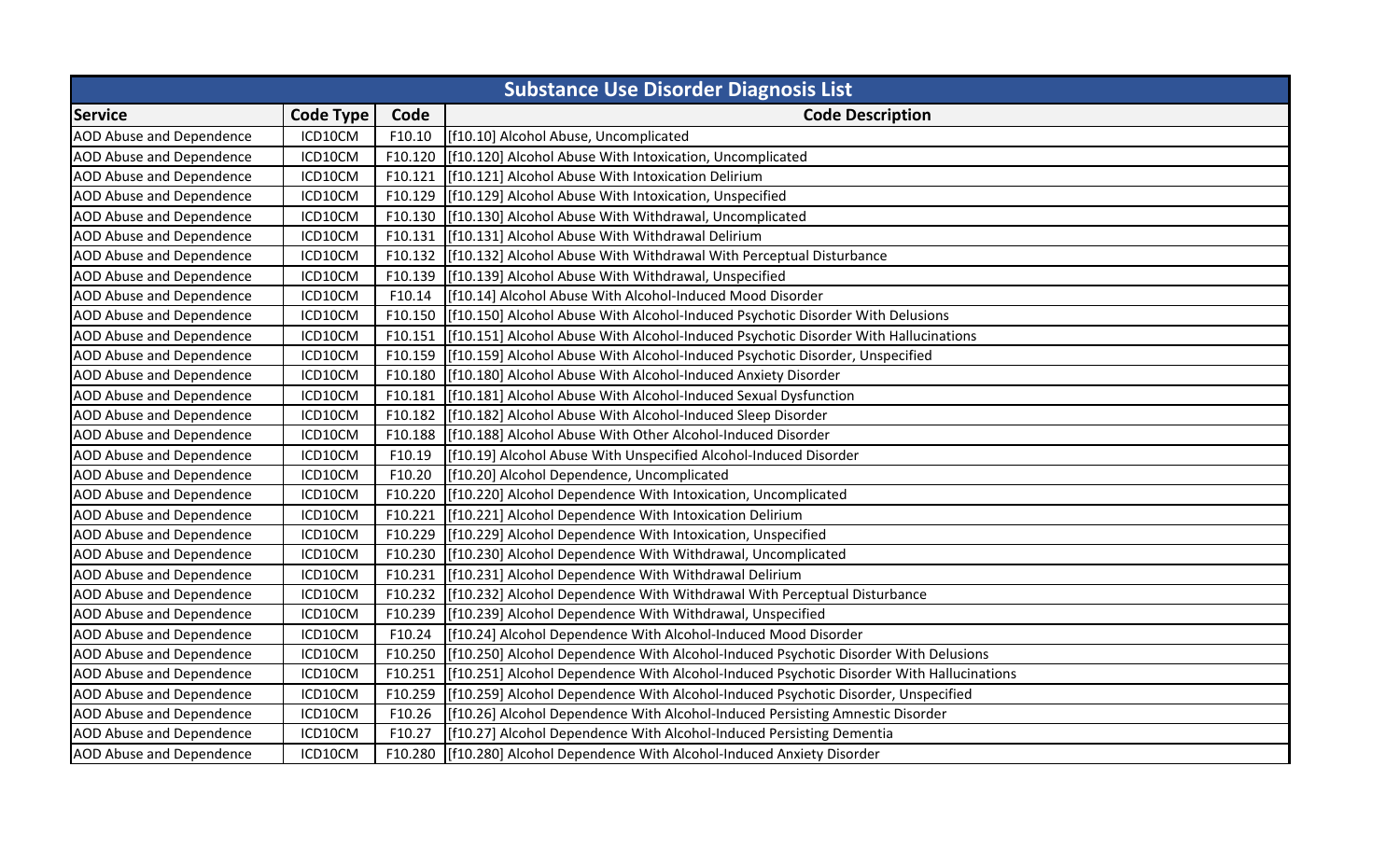| <b>Substance Use Disorder Diagnosis List</b> |                  |         |                                                                                                |  |
|----------------------------------------------|------------------|---------|------------------------------------------------------------------------------------------------|--|
| <b>Service</b>                               | <b>Code Type</b> | Code    | <b>Code Description</b>                                                                        |  |
| <b>AOD Abuse and Dependence</b>              | ICD10CM          | F10.281 | [f10.281] Alcohol Dependence With Alcohol-Induced Sexual Dysfunction                           |  |
| <b>AOD Abuse and Dependence</b>              | ICD10CM          |         | F10.282 [[f10.282] Alcohol Dependence With Alcohol-Induced Sleep Disorder                      |  |
| <b>AOD Abuse and Dependence</b>              | ICD10CM          | F10.288 | [f10.288] Alcohol Dependence With Other Alcohol-Induced Disorder                               |  |
| <b>AOD Abuse and Dependence</b>              | ICD10CM          | F10.29  | [f10.29] Alcohol Dependence With Unspecified Alcohol-Induced Disorder                          |  |
| <b>Substance Induced Disorders</b>           | ICD10CM          | F10.920 | [f10.920] Alcohol Use, Unspecified With Intoxication, Uncomplicated                            |  |
| <b>Substance Induced Disorders</b>           | ICD10CM          | F10.921 | [f10.921] Alcohol Use, Unspecified With Intoxication Delirium                                  |  |
| <b>Substance Induced Disorders</b>           | ICD10CM          | F10.929 | [f10.929] Alcohol Use, Unspecified With Intoxication, Unspecified                              |  |
| <b>Substance Induced Disorders</b>           | ICD10CM          | F10.930 | [f10.930] Alcohol Use, Unspecified With Withdrawal, Uncomplicated                              |  |
| <b>Substance Induced Disorders</b>           | ICD10CM          | F10.931 | [f10.931] Alcohol Use, Unspecified With Withdrawal Delirium                                    |  |
| <b>Substance Induced Disorders</b>           | ICD10CM          | F10.932 | [f10.932] Alcohol Use, Unspecified With Withdrawal With Perceptual Disturbance                 |  |
| <b>Substance Induced Disorders</b>           | ICD10CM          | F10.939 | [f10.939] Alcohol Use, Unspecified With Withdrawal, Unspecified                                |  |
| <b>Substance Induced Disorders</b>           | ICD10CM          | F10.94  | [f10.94] Alcohol Use, Unspecified With Alcohol-Induced Mood Disorder                           |  |
| Substance Induced Disorders                  | ICD10CM          | F10.950 | [f10.950] Alcohol Use, Unspecified With Alcohol-Induced Psychotic Disorder With Delusions      |  |
| <b>Substance Induced Disorders</b>           | ICD10CM          | F10.951 | [f10.951] Alcohol Use, Unspecified With Alcohol-Induced Psychotic Disorder With Hallucinations |  |
| <b>Substance Induced Disorders</b>           | ICD10CM          | F10.959 | [f10.959] Alcohol Use, Unspecified With Alcohol-Induced Psychotic Disorder, Unspecified        |  |
| <b>Substance Induced Disorders</b>           | ICD10CM          | F10.96  | [f10.96] Alcohol Use, Unspecified With Alcohol-Induced Persisting Amnestic Disorder            |  |
| <b>Substance Induced Disorders</b>           | ICD10CM          | F10.97  | [f10.97] Alcohol Use, Unspecified With Alcohol-Induced Persisting Dementia                     |  |
| <b>Substance Induced Disorders</b>           | ICD10CM          | F10.980 | [f10.980] Alcohol Use, Unspecified With Alcohol-Induced Anxiety Disorder                       |  |
| <b>Substance Induced Disorders</b>           | ICD10CM          | F10.981 | [f10.981] Alcohol Use, Unspecified With Alcohol-Induced Sexual Dysfunction                     |  |
| <b>Substance Induced Disorders</b>           | ICD10CM          | F10.982 | [f10.982] Alcohol Use, Unspecified With Alcohol-Induced Sleep Disorder                         |  |
| <b>Substance Induced Disorders</b>           | ICD10CM          | F10.988 | [f10.988] Alcohol Use, Unspecified With Other Alcohol-Induced Disorder                         |  |
| <b>Substance Induced Disorders</b>           | ICD10CM          | F10.99  | [[f10.99] Alcohol Use, Unspecified With Unspecified Alcohol-Induced Disorder                   |  |
| AOD Abuse and Dependence                     | ICD10CM          | F11.10  | [f11.10] Opioid Abuse, Uncomplicated                                                           |  |
| <b>AOD Abuse and Dependence</b>              | ICD10CM          | F11.120 | [f11.120] Opioid Abuse With Intoxication, Uncomplicated                                        |  |
| <b>AOD Abuse and Dependence</b>              | ICD10CM          | F11.121 | [f11.121] Opioid Abuse With Intoxication Delirium                                              |  |
| <b>AOD Abuse and Dependence</b>              | ICD10CM          | F11.122 | [f11.122] Opioid Abuse With Intoxication With Perceptual Disturbance                           |  |
| <b>AOD Abuse and Dependence</b>              | ICD10CM          | F11.129 | [f11.129] Opioid Abuse With Intoxication, Unspecified                                          |  |
| <b>AOD Abuse and Dependence</b>              | ICD10CM          | F11.13  | [f11.13] Opioid Abuse With Withdrawal                                                          |  |
| <b>AOD Abuse and Dependence</b>              | ICD10CM          | F11.14  | [[f11.14] Opioid Abuse With Opioid-Induced Mood Disorder                                       |  |
| <b>AOD Abuse and Dependence</b>              | ICD10CM          | F11.150 | [[f11.150] Opioid Abuse With Opioid-Induced Psychotic Disorder With Delusions                  |  |
| <b>AOD Abuse and Dependence</b>              | ICD10CM          | F11.151 | [f11.151] Opioid Abuse With Opioid-Induced Psychotic Disorder With Hallucinations              |  |
| <b>AOD Abuse and Dependence</b>              | ICD10CM          |         | F11.159   [f11.159] Opioid Abuse With Opioid-Induced Psychotic Disorder, Unspecified           |  |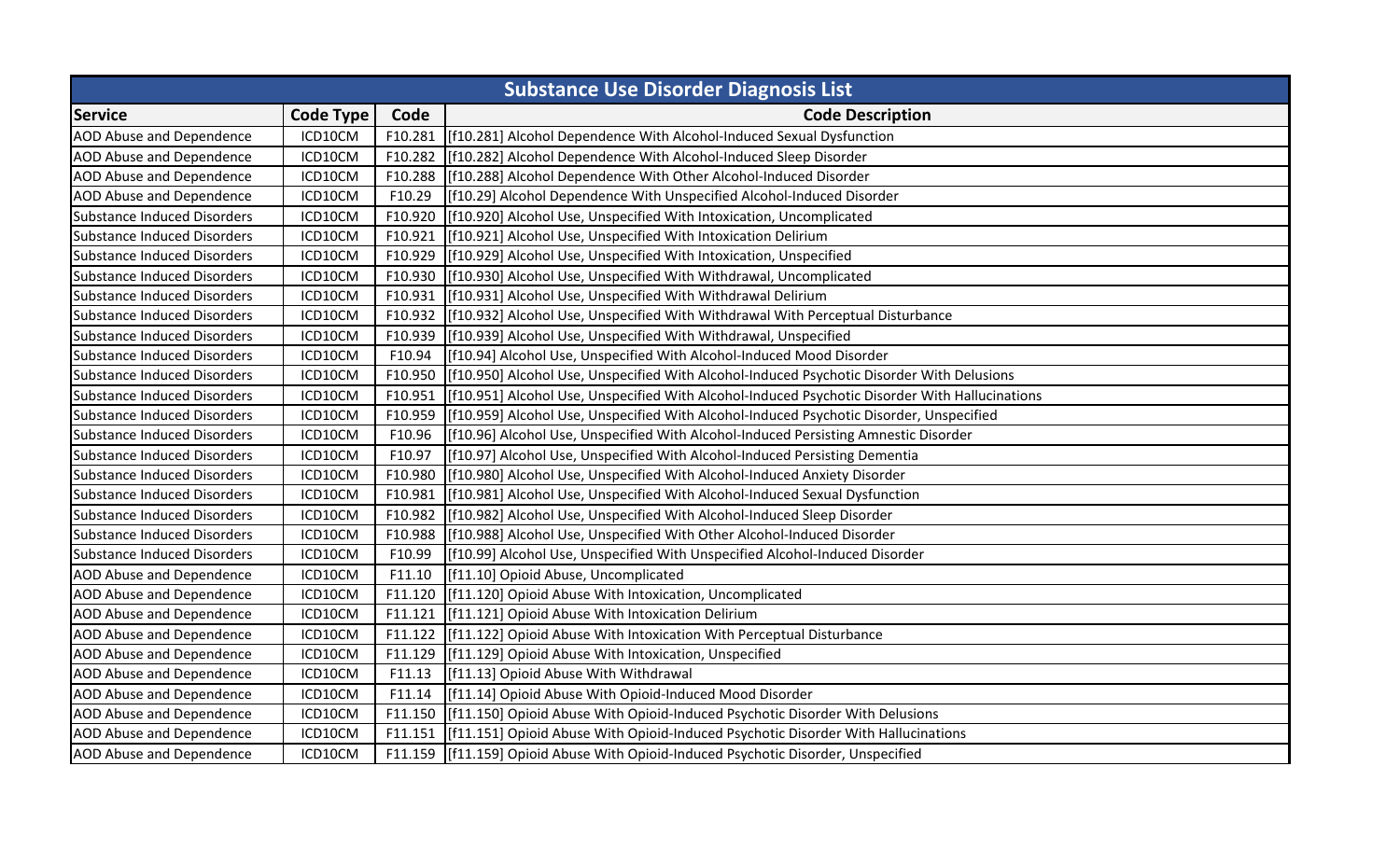| <b>Substance Use Disorder Diagnosis List</b> |                  |         |                                                                                              |  |
|----------------------------------------------|------------------|---------|----------------------------------------------------------------------------------------------|--|
| <b>Service</b>                               | <b>Code Type</b> | Code    | <b>Code Description</b>                                                                      |  |
| <b>AOD Abuse and Dependence</b>              | ICD10CM          | F11.181 | [f11.181] Opioid Abuse With Opioid-Induced Sexual Dysfunction                                |  |
| <b>AOD Abuse and Dependence</b>              | ICD10CM          | F11.182 | [f11.182] Opioid Abuse With Opioid-Induced Sleep Disorder                                    |  |
| <b>AOD Abuse and Dependence</b>              | ICD10CM          | F11.188 | [f11.188] Opioid Abuse With Other Opioid-Induced Disorder                                    |  |
| <b>AOD Abuse and Dependence</b>              | ICD10CM          | F11.19  | [f11.19] Opioid Abuse With Unspecified Opioid-Induced Disorder                               |  |
| <b>AOD Abuse and Dependence</b>              | ICD10CM          | F11.20  | [f11.20] Opioid Dependence, Uncomplicated                                                    |  |
| <b>AOD Abuse and Dependence</b>              | ICD10CM          | F11.220 | [f11.220] Opioid Dependence With Intoxication, Uncomplicated                                 |  |
| <b>AOD Abuse and Dependence</b>              | ICD10CM          | F11.221 | [f11.221] Opioid Dependence With Intoxication Delirium                                       |  |
| <b>AOD Abuse and Dependence</b>              | ICD10CM          | F11.222 | [f11.222] Opioid Dependence With Intoxication With Perceptual Disturbance                    |  |
| <b>AOD Abuse and Dependence</b>              | ICD10CM          | F11.229 | [[f11.229] Opioid Dependence With Intoxication, Unspecified                                  |  |
| <b>AOD Abuse and Dependence</b>              | ICD10CM          | F11.23  | [f11.23] Opioid Dependence With Withdrawal                                                   |  |
| <b>AOD Abuse and Dependence</b>              | ICD10CM          | F11.24  | [f11.24] Opioid Dependence With Opioid-Induced Mood Disorder                                 |  |
| AOD Abuse and Dependence                     | ICD10CM          | F11.250 | [f11.250] Opioid Dependence With Opioid-Induced Psychotic Disorder With Delusions            |  |
| <b>AOD Abuse and Dependence</b>              | ICD10CM          | F11.251 | [f11.251] Opioid Dependence With Opioid-Induced Psychotic Disorder With Hallucinations       |  |
| <b>AOD Abuse and Dependence</b>              | ICD10CM          | F11.259 | [f11.259] Opioid Dependence With Opioid-Induced Psychotic Disorder, Unspecified              |  |
| <b>AOD Abuse and Dependence</b>              | ICD10CM          | F11.281 | [[f11.281] Opioid Dependence With Opioid-Induced Sexual Dysfunction                          |  |
| AOD Abuse and Dependence                     | ICD10CM          | F11.282 | [f11.282] Opioid Dependence With Opioid-Induced Sleep Disorder                               |  |
| <b>AOD Abuse and Dependence</b>              | ICD10CM          | F11.288 | [f11.288] Opioid Dependence With Other Opioid-Induced Disorder                               |  |
| <b>AOD Abuse and Dependence</b>              | ICD10CM          | F11.29  | [f11.29] Opioid Dependence With Unspecified Opioid-Induced Disorder                          |  |
| Substance Induced Disorders                  | ICD10CM          | F11.90  | [f11.90] Opioid Use, Unspecified, Uncomplicated                                              |  |
| Substance Induced Disorders                  | ICD10CM          | F11.920 | [f11.920] Opioid Use, Unspecified With Intoxication, Uncomplicated                           |  |
| Substance Induced Disorders                  | ICD10CM          | F11.921 | [f11.921] Opioid Use, Unspecified With Intoxication Delirium                                 |  |
| Substance Induced Disorders                  | ICD10CM          | F11.922 | [f11.922] Opioid Use, Unspecified With Intoxication With Perceptual Disturbance              |  |
| <b>Substance Induced Disorders</b>           | ICD10CM          | F11.929 | [f11.929] Opioid Use, Unspecified With Intoxication, Unspecified                             |  |
| <b>Substance Induced Disorders</b>           | ICD10CM          | F11.93  | [f11.93] Opioid Use, Unspecified With Withdrawal                                             |  |
| Substance Induced Disorders                  | ICD10CM          | F11.94  | [f11.94] Opioid Use, Unspecified With Opioid-Induced Mood Disorder                           |  |
| Substance Induced Disorders                  | ICD10CM          | F11.950 | [f11.950] Opioid Use, Unspecified With Opioid-Induced Psychotic Disorder With Delusions      |  |
| <b>Substance Induced Disorders</b>           | ICD10CM          | F11.951 | [f11.951] Opioid Use, Unspecified With Opioid-Induced Psychotic Disorder With Hallucinations |  |
| Substance Induced Disorders                  | ICD10CM          | F11.959 | [f11.959] Opioid Use, Unspecified With Opioid-Induced Psychotic Disorder, Unspecified        |  |
| Substance Induced Disorders                  | ICD10CM          | F11.981 | [f11.981] Opioid Use, Unspecified With Opioid-Induced Sexual Dysfunction                     |  |
| Substance Induced Disorders                  | ICD10CM          | F11.982 | [f11.982] Opioid Use, Unspecified With Opioid-Induced Sleep Disorder                         |  |
| Substance Induced Disorders                  | ICD10CM          | F11.988 | [f11.988] Opioid Use, Unspecified With Other Opioid-Induced Disorder                         |  |
| Substance Induced Disorders                  | ICD10CM          | F11.99  | [f11.99] Opioid Use, Unspecified With Unspecified Opioid-Induced Disorder                    |  |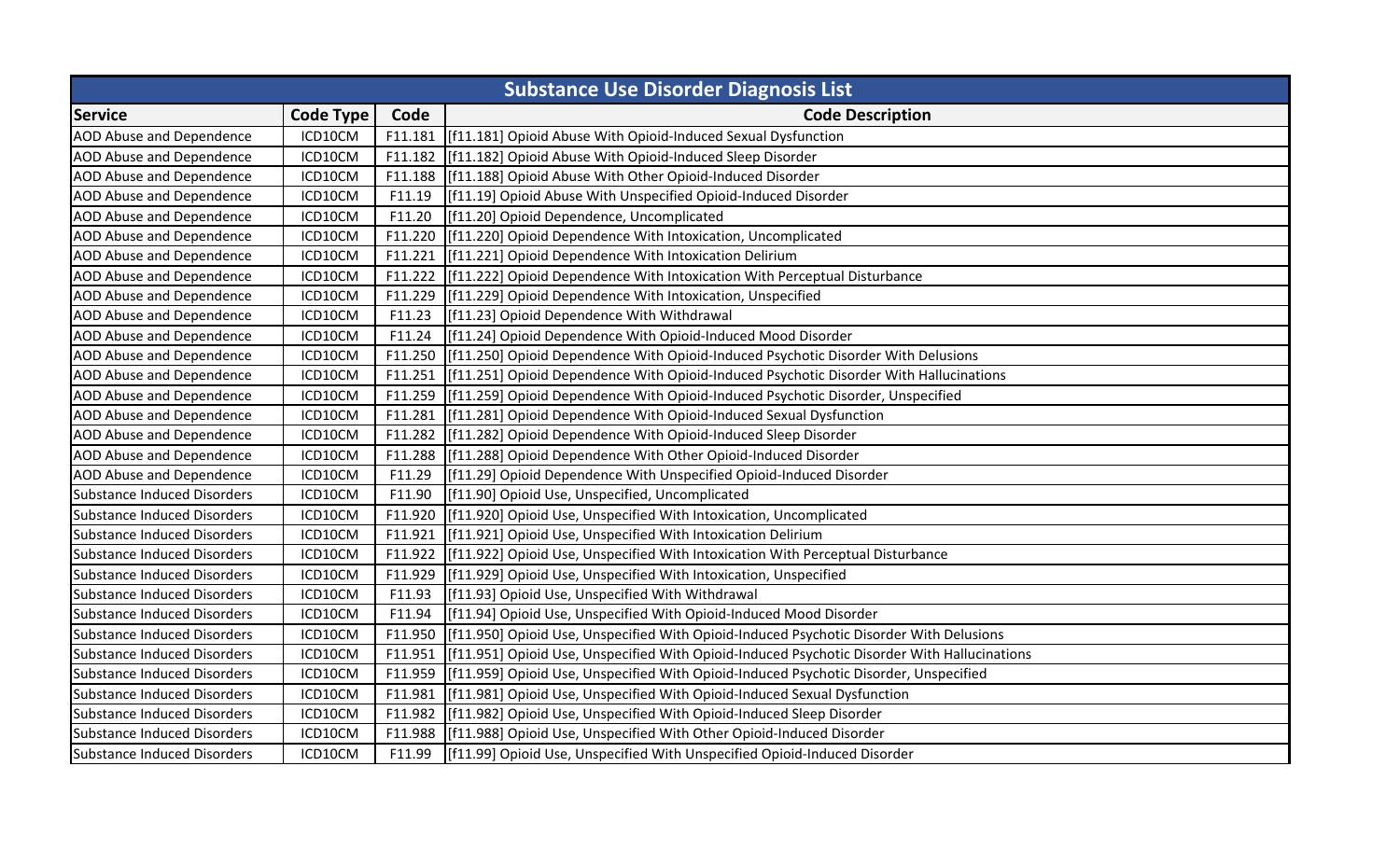| <b>Substance Use Disorder Diagnosis List</b> |                  |         |                                                                                   |  |
|----------------------------------------------|------------------|---------|-----------------------------------------------------------------------------------|--|
| <b>Service</b>                               | <b>Code Type</b> | Code    | <b>Code Description</b>                                                           |  |
| <b>AOD Abuse and Dependence</b>              | ICD10CM          | F12.10  | [f12.10] Cannabis Abuse, Uncomplicated                                            |  |
| AOD Abuse and Dependence                     | ICD10CM          | F12.120 | [f12.120] Cannabis Abuse With Intoxication, Uncomplicated                         |  |
| AOD Abuse and Dependence                     | ICD10CM          | F12.121 | [f12.121] Cannabis Abuse With Intoxication Delirium                               |  |
| <b>AOD Abuse and Dependence</b>              | ICD10CM          | F12.122 | [f12.122] Cannabis Abuse With Intoxication With Perceptual Disturbance            |  |
| <b>AOD Abuse and Dependence</b>              | ICD10CM          | F12.129 | [f12.129] Cannabis Abuse With Intoxication, Unspecified                           |  |
| <b>AOD Abuse and Dependence</b>              | ICD10CM          | F12.13  | [f12.13] Cannabis Abuse With Withdrawal                                           |  |
| <b>AOD Abuse and Dependence</b>              | ICD10CM          | F12.150 | [f12.150] Cannabis Abuse With Psychotic Disorder With Delusions                   |  |
| AOD Abuse and Dependence                     | ICD10CM          | F12.151 | [f12.151] Cannabis Abuse With Psychotic Disorder With Hallucinations              |  |
| <b>AOD Abuse and Dependence</b>              | ICD10CM          | F12.159 | [f12.159] Cannabis Abuse With Psychotic Disorder, Unspecified                     |  |
| <b>AOD Abuse and Dependence</b>              | ICD10CM          | F12.180 | [f12.180] Cannabis Abuse With Cannabis-Induced Anxiety Disorder                   |  |
| AOD Abuse and Dependence                     | ICD10CM          | F12.188 | [f12.188] Cannabis Abuse With Other Cannabis-Induced Disorder                     |  |
| <b>AOD Abuse and Dependence</b>              | ICD10CM          | F12.19  | [f12.19] Cannabis Abuse With Unspecified Cannabis-Induced Disorder                |  |
| <b>AOD Abuse and Dependence</b>              | ICD10CM          | F12.20  | [f12.20] Cannabis Dependence, Uncomplicated                                       |  |
| <b>AOD Abuse and Dependence</b>              | ICD10CM          | F12.220 | [f12.220] Cannabis Dependence With Intoxication, Uncomplicated                    |  |
| <b>AOD Abuse and Dependence</b>              | ICD10CM          | F12.221 | [f12.221] Cannabis Dependence With Intoxication Delirium                          |  |
| <b>AOD Abuse and Dependence</b>              | ICD10CM          | F12.222 | [f12.222] Cannabis Dependence With Intoxication With Perceptual Disturbance       |  |
| <b>AOD Abuse and Dependence</b>              | ICD10CM          | F12.229 | [f12.229] Cannabis Dependence With Intoxication, Unspecified                      |  |
| <b>AOD Abuse and Dependence</b>              | ICD10CM          | F12.23  | [f12.23] Cannabis Dependence With Withdrawal                                      |  |
| <b>AOD Abuse and Dependence</b>              | ICD10CM          | F12.250 | [f12.250] Cannabis Dependence With Psychotic Disorder With Delusions              |  |
| <b>AOD Abuse and Dependence</b>              | ICD10CM          | F12.251 | [f12.251] Cannabis Dependence With Psychotic Disorder With Hallucinations         |  |
| <b>AOD Abuse and Dependence</b>              | ICD10CM          | F12.259 | [f12.259] Cannabis Dependence With Psychotic Disorder, Unspecified                |  |
| <b>AOD Abuse and Dependence</b>              | ICD10CM          | F12.280 | [f12.280] Cannabis Dependence With Cannabis-Induced Anxiety Disorder              |  |
| AOD Abuse and Dependence                     | ICD10CM          | F12.288 | [f12.288] Cannabis Dependence With Other Cannabis-Induced Disorder                |  |
| AOD Abuse and Dependence                     | ICD10CM          | F12.29  | [f12.29] Cannabis Dependence With Unspecified Cannabis-Induced Disorder           |  |
| <b>Substance Induced Disorders</b>           | ICD10CM          | F12.90  | [f12.90] Cannabis Use, Unspecified, Uncomplicated                                 |  |
| Substance Induced Disorders                  | ICD10CM          | F12.920 | [f12.920] Cannabis Use, Unspecified With Intoxication, Uncomplicated              |  |
| Substance Induced Disorders                  | ICD10CM          | F12.921 | [f12.921] Cannabis Use, Unspecified With Intoxication Delirium                    |  |
| Substance Induced Disorders                  | ICD10CM          | F12.922 | [f12.922] Cannabis Use, Unspecified With Intoxication With Perceptual Disturbance |  |
| <b>Substance Induced Disorders</b>           | ICD10CM          | F12.929 | [f12.929] Cannabis Use, Unspecified With Intoxication, Unspecified                |  |
| Substance Induced Disorders                  | ICD10CM          | F12.93  | [f12.93] Cannabis Use, Unspecified With Withdrawal                                |  |
| Substance Induced Disorders                  | ICD10CM          | F12.950 | [f12.950] Cannabis Use, Unspecified With Psychotic Disorder With Delusions        |  |
| Substance Induced Disorders                  | ICD10CM          | F12.951 | [f12.951] Cannabis Use, Unspecified With Psychotic Disorder With Hallucinations   |  |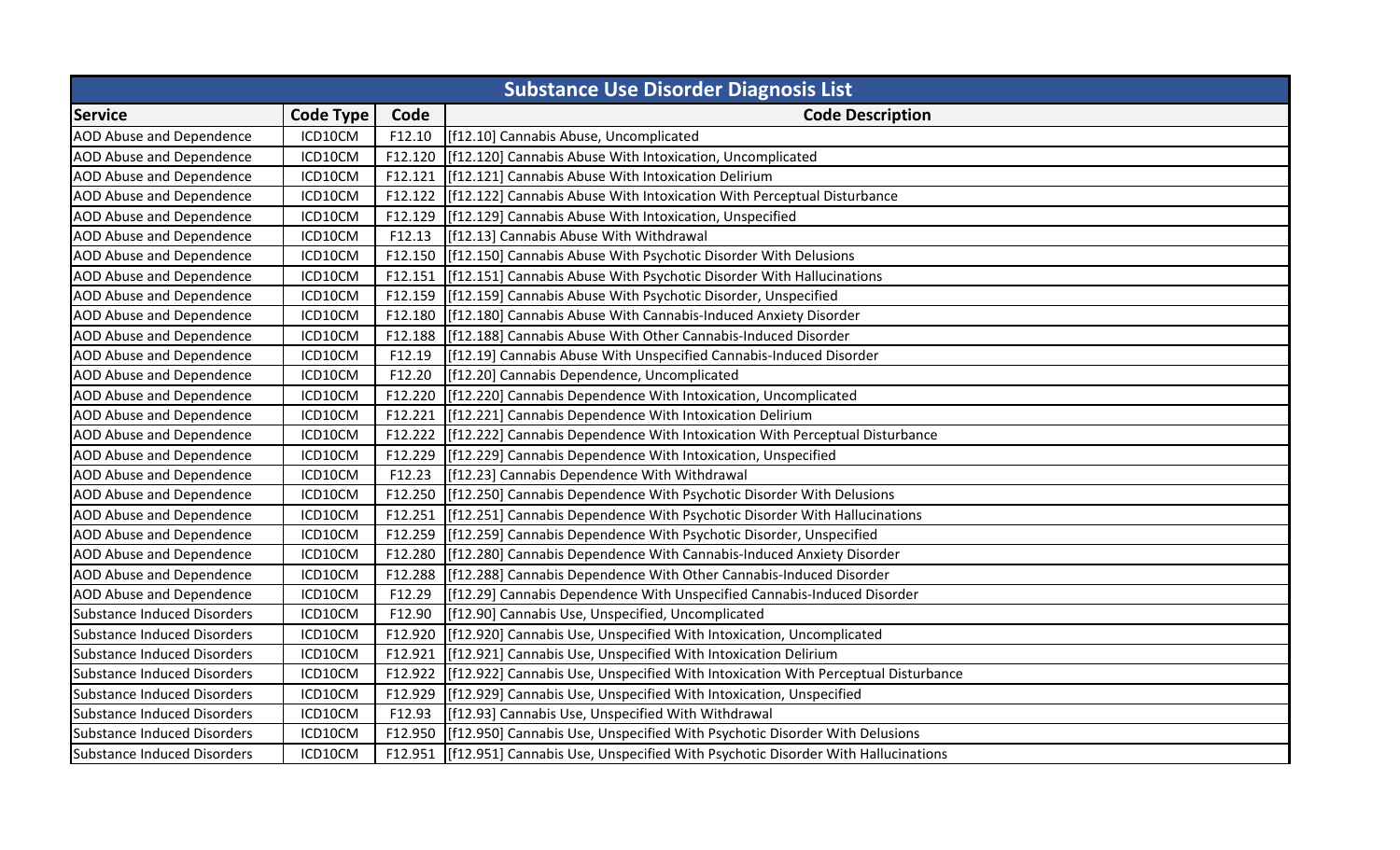| <b>Substance Use Disorder Diagnosis List</b> |                  |         |                                                                                                                                               |
|----------------------------------------------|------------------|---------|-----------------------------------------------------------------------------------------------------------------------------------------------|
| <b>Service</b>                               | <b>Code Type</b> | Code    | <b>Code Description</b>                                                                                                                       |
| <b>Substance Induced Disorders</b>           | ICD10CM          | F12.959 | [f12.959] Cannabis Use, Unspecified With Psychotic Disorder, Unspecified                                                                      |
| <b>Substance Induced Disorders</b>           | ICD10CM          | F12.980 | [f12.980] Cannabis Use, Unspecified With Anxiety Disorder                                                                                     |
| <b>Substance Induced Disorders</b>           | ICD10CM          | F12.988 | [f12.988] Cannabis Use, Unspecified With Other Cannabis-Induced Disorder                                                                      |
| <b>Substance Induced Disorders</b>           | ICD10CM          | F12.99  | [f12.99] Cannabis Use, Unspecified With Unspecified Cannabis-Induced Disorder                                                                 |
| <b>AOD Abuse and Dependence</b>              | ICD10CM          | F13.10  | [f13.10] Sedative, Hypnotic Or Anxiolytic Abuse, Uncomplicated                                                                                |
| AOD Abuse and Dependence                     | ICD10CM          | F13.120 | [[f13.120] Sedative, Hypnotic Or Anxiolytic Abuse With Intoxication, Uncomplicated                                                            |
| <b>AOD Abuse and Dependence</b>              | ICD10CM          | F13.121 | [f13.121] Sedative, Hypnotic Or Anxiolytic Abuse With Intoxication Delirium                                                                   |
| <b>AOD Abuse and Dependence</b>              | ICD10CM          | F13.129 | [f13.129] Sedative, Hypnotic Or Anxiolytic Abuse With Intoxication, Unspecified                                                               |
| AOD Abuse and Dependence                     | ICD10CM          | F13.130 | [f13.130] Sedative, Hypnotic Or Anxiolytic Abuse With Withdrawal, Uncomplicated                                                               |
| AOD Abuse and Dependence                     | ICD10CM          | F13.131 | [[f13.131] Sedative, Hypnotic Or Anxiolytic Abuse With Withdrawal Delirium                                                                    |
| <b>AOD Abuse and Dependence</b>              | ICD10CM          | F13.132 | [f13.132] Sedative, Hypnotic Or Anxiolytic Abuse With Withdrawal With Perceptual Disturbance                                                  |
| <b>AOD Abuse and Dependence</b>              | ICD10CM          | F13.139 | [f13.139] Sedative, Hypnotic Or Anxiolytic Abuse With Withdrawal, Unspecified                                                                 |
| <b>AOD Abuse and Dependence</b>              | ICD10CM          | F13.14  | [[f13.14] Sedative, Hypnotic Or Anxiolytic Abuse With Sedative, Hypnotic Or Anxiolytic-Induced Mood Disorder                                  |
| <b>AOD Abuse and Dependence</b>              | ICD10CM          |         | F13.150 [f13.150] Sedative, Hypnotic Or Anxiolytic Abuse With Sedative, Hypnotic Or Anxiolytic-Induced Psychotic Disorder With Delusions      |
| <b>AOD Abuse and Dependence</b>              | ICD10CM          |         | F13.151 [f13.151] Sedative, Hypnotic Or Anxiolytic Abuse With Sedative, Hypnotic Or Anxiolytic-Induced Psychotic Disorder With Hallucinations |
| AOD Abuse and Dependence                     | ICD10CM          |         | F13.159 [f13.159] Sedative, Hypnotic Or Anxiolytic Abuse With Sedative, Hypnotic Or Anxiolytic-Induced Psychotic Disorder, Unspecified        |
| <b>AOD Abuse and Dependence</b>              | ICD10CM          | F13.180 | [f13.180] Sedative, Hypnotic Or Anxiolytic Abuse With Sedative, Hypnotic Or Anxiolytic-Induced Anxiety Disorder                               |
| <b>AOD Abuse and Dependence</b>              | ICD10CM          | F13.181 | [f13.181] Sedative, Hypnotic Or Anxiolytic Abuse With Sedative, Hypnotic Or Anxiolytic-Induced Sexual Dysfunction                             |
| AOD Abuse and Dependence                     | ICD10CM          | F13.182 | [[f13.182] Sedative, Hypnotic Or Anxiolytic Abuse With Sedative, Hypnotic Or Anxiolytic-Induced Sleep Disorder                                |
| AOD Abuse and Dependence                     | ICD10CM          | F13.188 | [f13.188] Sedative, Hypnotic Or Anxiolytic Abuse With Other Sedative, Hypnotic Or Anxiolytic-Induced Disorder                                 |
| AOD Abuse and Dependence                     | ICD10CM          | F13.19  | [f13.19] Sedative, Hypnotic Or Anxiolytic Abuse With Unspecified Sedative, Hypnotic Or Anxiolytic-Induced Disorder                            |
| AOD Abuse and Dependence                     | ICD10CM          | F13.20  | [f13.20] Sedative, Hypnotic Or Anxiolytic Dependence, Uncomplicated                                                                           |
| <b>AOD Abuse and Dependence</b>              | ICD10CM          | F13.220 | [f13.220] Sedative, Hypnotic Or Anxiolytic Dependence With Intoxication, Uncomplicated                                                        |
| <b>AOD Abuse and Dependence</b>              | ICD10CM          | F13.221 | [f13.221] Sedative, Hypnotic Or Anxiolytic Dependence With Intoxication Delirium                                                              |
| <b>AOD Abuse and Dependence</b>              | ICD10CM          | F13.229 | [[f13.229] Sedative, Hypnotic Or Anxiolytic Dependence With Intoxication, Unspecified                                                         |
| <b>AOD Abuse and Dependence</b>              | ICD10CM          | F13.230 | [f13.230] Sedative, Hypnotic Or Anxiolytic Dependence With Withdrawal, Uncomplicated                                                          |
| <b>AOD Abuse and Dependence</b>              | ICD10CM          | F13.231 | [f13.231] Sedative, Hypnotic Or Anxiolytic Dependence With Withdrawal Delirium                                                                |
| AOD Abuse and Dependence                     | ICD10CM          |         | F13.232 [f13.232] Sedative, Hypnotic Or Anxiolytic Dependence With Withdrawal With Perceptual Disturbance                                     |
| <b>AOD Abuse and Dependence</b>              | ICD10CM          |         | F13.239 [f13.239] Sedative, Hypnotic Or Anxiolytic Dependence With Withdrawal, Unspecified                                                    |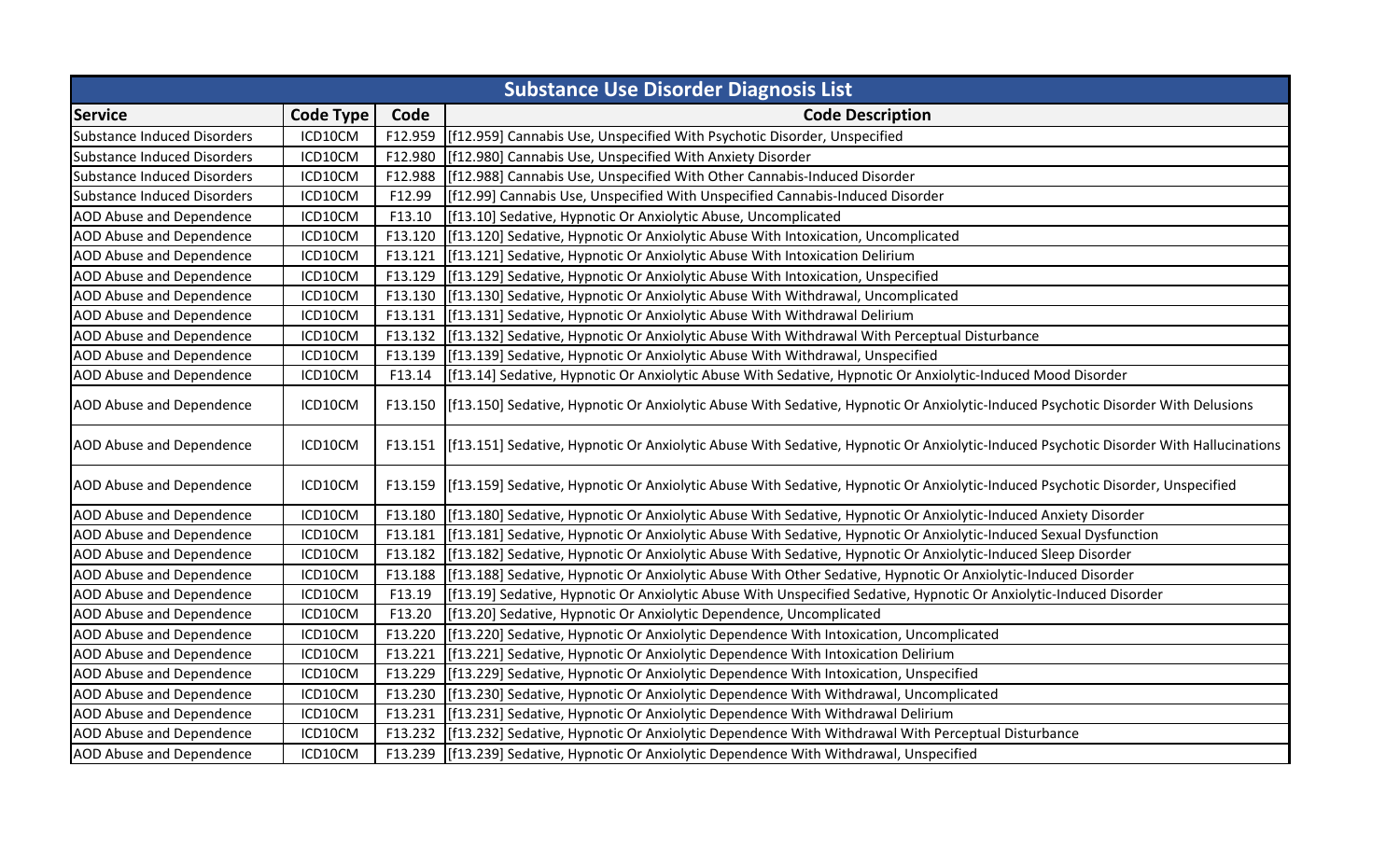|                                    | <b>Substance Use Disorder Diagnosis List</b> |         |                                                                                                                                                |  |  |
|------------------------------------|----------------------------------------------|---------|------------------------------------------------------------------------------------------------------------------------------------------------|--|--|
| <b>Service</b>                     | <b>Code Type</b>                             | Code    | <b>Code Description</b>                                                                                                                        |  |  |
| AOD Abuse and Dependence           | ICD10CM                                      | F13.24  | [f13.24] Sedative, Hypnotic Or Anxiolytic Dependence With Sedative, Hypnotic Or Anxiolytic-Induced Mood Disorder                               |  |  |
| <b>AOD Abuse and Dependence</b>    | ICD10CM                                      | F13.250 | [f13.250] Sedative, Hypnotic Or Anxiolytic Dependence With Sedative, Hypnotic Or Anxiolytic-Induced Psychotic Disorder With<br>Delusions       |  |  |
| <b>AOD Abuse and Dependence</b>    | ICD10CM                                      | F13.251 | [f13.251] Sedative, Hypnotic Or Anxiolytic Dependence With Sedative, Hypnotic Or Anxiolytic-Induced Psychotic Disorder With<br>Hallucinations  |  |  |
| <b>AOD Abuse and Dependence</b>    | ICD10CM                                      |         | F13.259 [f13.259] Sedative, Hypnotic Or Anxiolytic Dependence With Sedative, Hypnotic Or Anxiolytic-Induced Psychotic Disorder, Unspecified    |  |  |
| <b>AOD Abuse and Dependence</b>    | ICD10CM                                      | F13.26  | [f13.26] Sedative, Hypnotic Or Anxiolytic Dependence With Sedative, Hypnotic Or Anxiolytic-Induced Persisting Amnestic Disorder                |  |  |
| AOD Abuse and Dependence           | ICD10CM                                      | F13.27  | [f13.27] Sedative, Hypnotic Or Anxiolytic Dependence With Sedative, Hypnotic Or Anxiolytic-Induced Persisting Dementia                         |  |  |
| <b>AOD Abuse and Dependence</b>    | ICD10CM                                      |         | F13.280   [f13.280] Sedative, Hypnotic Or Anxiolytic Dependence With Sedative, Hypnotic Or Anxiolytic-Induced Anxiety Disorder                 |  |  |
| <b>AOD Abuse and Dependence</b>    | ICD10CM                                      |         | F13.281 [f13.281] Sedative, Hypnotic Or Anxiolytic Dependence With Sedative, Hypnotic Or Anxiolytic-Induced Sexual Dysfunction                 |  |  |
| <b>AOD Abuse and Dependence</b>    | ICD10CM                                      | F13.282 | [f13.282] Sedative, Hypnotic Or Anxiolytic Dependence With Sedative, Hypnotic Or Anxiolytic-Induced Sleep Disorder                             |  |  |
| AOD Abuse and Dependence           | ICD10CM                                      | F13.288 | [f13.288] Sedative, Hypnotic Or Anxiolytic Dependence With Other Sedative, Hypnotic Or Anxiolytic-Induced Disorder                             |  |  |
| <b>AOD Abuse and Dependence</b>    | ICD10CM                                      | F13.29  | [f13.29] Sedative, Hypnotic Or Anxiolytic Dependence With Unspecified Sedative, Hypnotic Or Anxiolytic-Induced Disorder                        |  |  |
| <b>Substance Induced Disorders</b> | ICD10CM                                      | F13.90  | [f13.90] Sedative, Hypnotic, Or Anxiolytic Use, Unspecified, Uncomplicated                                                                     |  |  |
| <b>Substance Induced Disorders</b> | ICD10CM                                      | F13.920 | [f13.920] Sedative, Hypnotic Or Anxiolytic Use, Unspecified With Intoxication, Uncomplicated                                                   |  |  |
| <b>Substance Induced Disorders</b> | ICD10CM                                      | F13.921 | [f13.921] Sedative, Hypnotic Or Anxiolytic Use, Unspecified With Intoxication Delirium                                                         |  |  |
| Substance Induced Disorders        | ICD10CM                                      | F13.929 | [f13.929] Sedative, Hypnotic Or Anxiolytic Use, Unspecified With Intoxication, Unspecified                                                     |  |  |
| <b>Substance Induced Disorders</b> | ICD10CM                                      | F13.930 | [f13.930] Sedative, Hypnotic Or Anxiolytic Use, Unspecified With Withdrawal, Uncomplicated                                                     |  |  |
| <b>Substance Induced Disorders</b> | ICD10CM                                      | F13.931 | [f13.931] Sedative, Hypnotic Or Anxiolytic Use, Unspecified With Withdrawal Delirium                                                           |  |  |
| <b>Substance Induced Disorders</b> | ICD10CM                                      | F13.932 | [f13.932] Sedative, Hypnotic Or Anxiolytic Use, Unspecified With Withdrawal With Perceptual Disturbances                                       |  |  |
| Substance Induced Disorders        | ICD10CM                                      | F13.939 | [f13.939] Sedative, Hypnotic Or Anxiolytic Use, Unspecified With Withdrawal, Unspecified                                                       |  |  |
| Substance Induced Disorders        | ICD10CM                                      | F13.94  | [f13.94] Sedative, Hypnotic Or Anxiolytic Use, Unspecified With Sedative, Hypnotic Or Anxiolytic-Induced Mood Disorder                         |  |  |
| Substance Induced Disorders        | ICD10CM                                      | F13.950 | [f13.950] Sedative, Hypnotic Or Anxiolytic Use, Unspecified With Sedative, Hypnotic Or Anxiolytic-Induced Psychotic Disorder With<br>Delusions |  |  |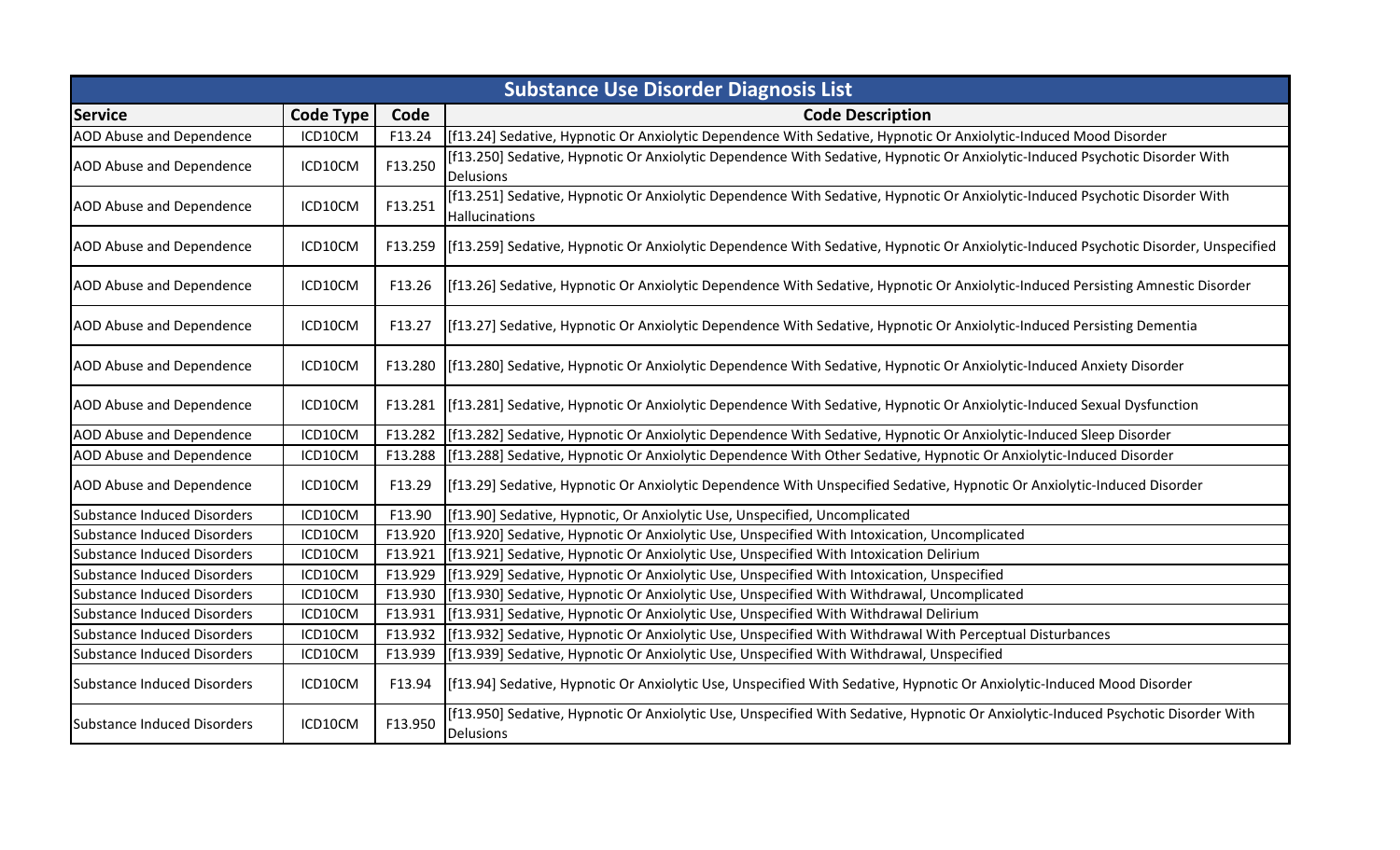|                                    | <b>Substance Use Disorder Diagnosis List</b> |         |                                                                                                                                                     |  |
|------------------------------------|----------------------------------------------|---------|-----------------------------------------------------------------------------------------------------------------------------------------------------|--|
| <b>Service</b>                     | <b>Code Type</b>                             | Code    | <b>Code Description</b>                                                                                                                             |  |
| <b>Substance Induced Disorders</b> | ICD10CM                                      | F13.951 | [f13.951] Sedative, Hypnotic Or Anxiolytic Use, Unspecified With Sedative, Hypnotic Or Anxiolytic-Induced Psychotic Disorder With<br>Hallucinations |  |
| <b>Substance Induced Disorders</b> | ICD10CM                                      | F13.959 | [f13.959] Sedative, Hypnotic Or Anxiolytic Use, Unspecified With Sedative, Hypnotic Or Anxiolytic-Induced Psychotic Disorder,<br>Unspecified        |  |
| <b>Substance Induced Disorders</b> | ICD10CM                                      | F13.96  | [f13.96] Sedative, Hypnotic Or Anxiolytic Use, Unspecified With Sedative, Hypnotic Or Anxiolytic-Induced Persisting Amnestic Disorder               |  |
| <b>Substance Induced Disorders</b> | ICD10CM                                      | F13.97  | [f13.97] Sedative, Hypnotic Or Anxiolytic Use, Unspecified With Sedative, Hypnotic Or Anxiolytic-Induced Persisting Dementia                        |  |
| <b>Substance Induced Disorders</b> | ICD10CM                                      | F13.980 | [f13.980] Sedative, Hypnotic Or Anxiolytic Use, Unspecified With Sedative, Hypnotic Or Anxiolytic-Induced Anxiety Disorder                          |  |
| <b>Substance Induced Disorders</b> | ICD10CM                                      |         | F13.981 [f13.981] Sedative, Hypnotic Or Anxiolytic Use, Unspecified With Sedative, Hypnotic Or Anxiolytic-Induced Sexual Dysfunction                |  |
| <b>Substance Induced Disorders</b> | ICD10CM                                      |         | F13.982 [f13.982] Sedative, Hypnotic Or Anxiolytic Use, Unspecified With Sedative, Hypnotic Or Anxiolytic-Induced Sleep Disorder                    |  |
| <b>Substance Induced Disorders</b> | ICD10CM                                      |         | F13.988 [f13.988] Sedative, Hypnotic Or Anxiolytic Use, Unspecified With Other Sedative, Hypnotic Or Anxiolytic-Induced Disorder                    |  |
| <b>Substance Induced Disorders</b> | ICD10CM                                      | F13.99  | [f13.99] Sedative, Hypnotic Or Anxiolytic Use, Unspecified With Unspecified Sedative, Hypnotic Or Anxiolytic-Induced Disorder                       |  |
| <b>AOD Abuse and Dependence</b>    | ICD10CM                                      | F14.10  | [f14.10] Cocaine Abuse, Uncomplicated                                                                                                               |  |
| <b>AOD Abuse and Dependence</b>    | ICD10CM                                      | F14.120 | [f14.120] Cocaine Abuse With Intoxication, Uncomplicated                                                                                            |  |
| AOD Abuse and Dependence           | ICD10CM                                      | F14.121 | [f14.121] Cocaine Abuse With Intoxication With Delirium                                                                                             |  |
| <b>AOD Abuse and Dependence</b>    | ICD10CM                                      | F14.122 | [f14.122] Cocaine Abuse With Intoxication With Perceptual Disturbance                                                                               |  |
| AOD Abuse and Dependence           | ICD10CM                                      | F14.129 | [f14.129] Cocaine Abuse With Intoxication, Unspecified                                                                                              |  |
| <b>AOD Abuse and Dependence</b>    | ICD10CM                                      | F14.13  | [[f14.13] Cocaine Abuse, Unspecified With Withdrawal                                                                                                |  |
| <b>AOD Abuse and Dependence</b>    | ICD10CM                                      | F14.14  | [[f14.14] Cocaine Abuse With Cocaine-Induced Mood Disorder                                                                                          |  |
| <b>AOD Abuse and Dependence</b>    | ICD10CM                                      | F14.150 | [f14.150] Cocaine Abuse With Cocaine-Induced Psychotic Disorder With Delusions                                                                      |  |
| <b>AOD Abuse and Dependence</b>    | ICD10CM                                      | F14.151 | [f14.151] Cocaine Abuse With Cocaine-Induced Psychotic Disorder With Hallucinations                                                                 |  |
| AOD Abuse and Dependence           | ICD10CM                                      | F14.159 | [f14.159] Cocaine Abuse With Cocaine-Induced Psychotic Disorder, Unspecified                                                                        |  |
| AOD Abuse and Dependence           | ICD10CM                                      | F14.180 | [[f14.180] Cocaine Abuse With Cocaine-Induced Anxiety Disorder                                                                                      |  |
| <b>AOD Abuse and Dependence</b>    | ICD10CM                                      | F14.181 | [[f14.181] Cocaine Abuse With Cocaine-Induced Sexual Dysfunction                                                                                    |  |
| <b>AOD Abuse and Dependence</b>    | ICD10CM                                      |         | F14.182   [f14.182] Cocaine Abuse With Cocaine-Induced Sleep Disorder                                                                               |  |
| <b>AOD Abuse and Dependence</b>    | ICD10CM                                      |         | F14.188   [f14.188] Cocaine Abuse With Other Cocaine-Induced Disorder                                                                               |  |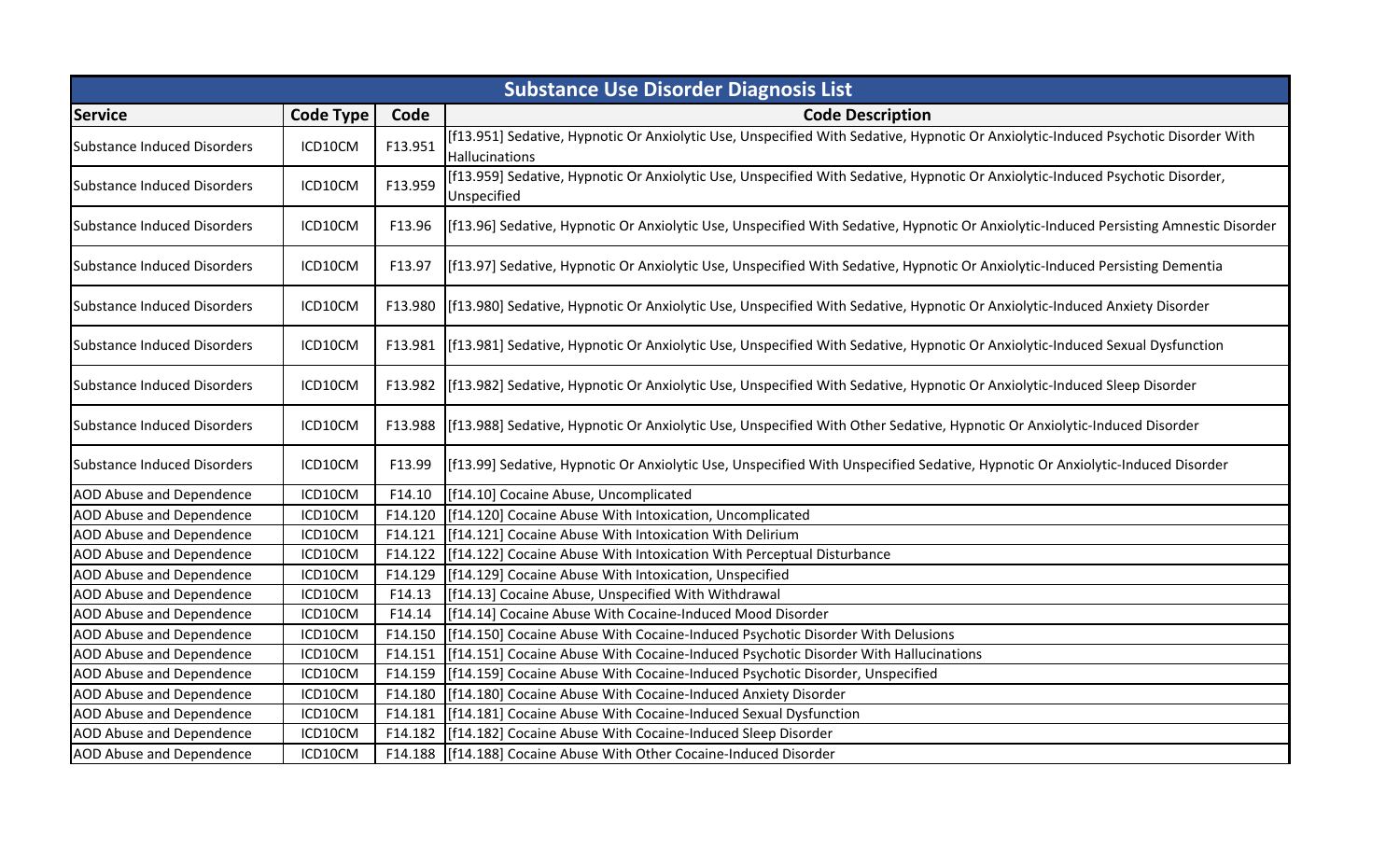| <b>Substance Use Disorder Diagnosis List</b> |                  |         |                                                                                                    |
|----------------------------------------------|------------------|---------|----------------------------------------------------------------------------------------------------|
| <b>Service</b>                               | <b>Code Type</b> | Code    | <b>Code Description</b>                                                                            |
| <b>AOD Abuse and Dependence</b>              | ICD10CM          | F14.19  | [f14.19] Cocaine Abuse With Unspecified Cocaine-Induced Disorder                                   |
| <b>AOD Abuse and Dependence</b>              | ICD10CM          | F14.20  | [f14.20] Cocaine Dependence, Uncomplicated                                                         |
| AOD Abuse and Dependence                     | ICD10CM          | F14.220 | [f14.220] Cocaine Dependence With Intoxication, Uncomplicated                                      |
| <b>AOD Abuse and Dependence</b>              | ICD10CM          | F14.221 | [f14.221] Cocaine Dependence With Intoxication Delirium                                            |
| <b>AOD Abuse and Dependence</b>              | ICD10CM          | F14.222 | [f14.222] Cocaine Dependence With Intoxication With Perceptual Disturbance                         |
| <b>AOD Abuse and Dependence</b>              | ICD10CM          | F14.229 | [f14.229] Cocaine Dependence With Intoxication, Unspecified                                        |
| <b>AOD Abuse and Dependence</b>              | ICD10CM          | F14.23  | [f14.23] Cocaine Dependence With Withdrawal                                                        |
| <b>AOD Abuse and Dependence</b>              | ICD10CM          | F14.24  | [f14.24] Cocaine Dependence With Cocaine-Induced Mood Disorder                                     |
| <b>AOD Abuse and Dependence</b>              | ICD10CM          |         | F14.250 [f14.250] Cocaine Dependence With Cocaine-Induced Psychotic Disorder With Delusions        |
| <b>AOD Abuse and Dependence</b>              | ICD10CM          | F14.251 | [f14.251] Cocaine Dependence With Cocaine-Induced Psychotic Disorder With Hallucinations           |
| <b>AOD Abuse and Dependence</b>              | ICD10CM          |         | F14.259 [f14.259] Cocaine Dependence With Cocaine-Induced Psychotic Disorder, Unspecified          |
| <b>AOD Abuse and Dependence</b>              | ICD10CM          | F14.280 | [f14.280] Cocaine Dependence With Cocaine-Induced Anxiety Disorder                                 |
| <b>AOD Abuse and Dependence</b>              | ICD10CM          | F14.281 | [f14.281] Cocaine Dependence With Cocaine-Induced Sexual Dysfunction                               |
| <b>AOD Abuse and Dependence</b>              | ICD10CM          | F14.282 | [f14.282] Cocaine Dependence With Cocaine-Induced Sleep Disorder                                   |
| <b>AOD Abuse and Dependence</b>              | ICD10CM          | F14.288 | [f14.288] Cocaine Dependence With Other Cocaine-Induced Disorder                                   |
| <b>AOD Abuse and Dependence</b>              | ICD10CM          | F14.29  | [f14.29] Cocaine Dependence With Unspecified Cocaine-Induced Disorder                              |
| <b>Substance Induced Disorders</b>           | ICD10CM          | F14.90  | [f14.90] Cocaine Use, Unspecified, Uncomplicated                                                   |
| Substance Induced Disorders                  | ICD10CM          | F14.920 | [f14.920] Cocaine Use, Unspecified With Intoxication, Uncomplicated                                |
| Substance Induced Disorders                  | ICD10CM          | F14.921 | [f14.921] Cocaine Use, Unspecified With Intoxication Delirium                                      |
| Substance Induced Disorders                  | ICD10CM          | F14.922 | [f14.922] Cocaine Use, Unspecified With Intoxication With Perceptual Disturbance                   |
| <b>Substance Induced Disorders</b>           | ICD10CM          | F14.929 | [f14.929] Cocaine Use, Unspecified With Intoxication, Unspecified                                  |
| <b>Substance Induced Disorders</b>           | ICD10CM          | F14.93  | [f14.93] Cocaine Use, Unspecified With Withdrawal                                                  |
| <b>Substance Induced Disorders</b>           | ICD10CM          | F14.94  | [f14.94] Cocaine Use, Unspecified With Cocaine-Induced Mood Disorder                               |
| Substance Induced Disorders                  | ICD10CM          |         | F14.950 [[f14.950] Cocaine Use, Unspecified With Cocaine-Induced Psychotic Disorder With Delusions |
| Substance Induced Disorders                  | ICD10CM          | F14.951 | [f14.951] Cocaine Use, Unspecified With Cocaine-Induced Psychotic Disorder With Hallucinations     |
| Substance Induced Disorders                  | ICD10CM          | F14.959 | [f14.959] Cocaine Use, Unspecified With Cocaine-Induced Psychotic Disorder, Unspecified            |
| Substance Induced Disorders                  | ICD10CM          | F14.980 | [[f14.980] Cocaine Use, Unspecified With Cocaine-Induced Anxiety Disorder                          |
| <b>Substance Induced Disorders</b>           | ICD10CM          | F14.981 | [f14.981] Cocaine Use, Unspecified With Cocaine-Induced Sexual Dysfunction                         |
| Substance Induced Disorders                  | ICD10CM          | F14.982 | [f14.982] Cocaine Use, Unspecified With Cocaine-Induced Sleep Disorder                             |
| Substance Induced Disorders                  | ICD10CM          | F14.988 | [f14.988] Cocaine Use, Unspecified With Other Cocaine-Induced Disorder                             |
| Substance Induced Disorders                  | ICD10CM          | F14.99  | [f14.99] Cocaine Use, Unspecified With Unspecified Cocaine-Induced Disorder                        |
| <b>AOD Abuse and Dependence</b>              | ICD10CM          | F15.10  | [f15.10] Other Stimulant Abuse, Uncomplicated                                                      |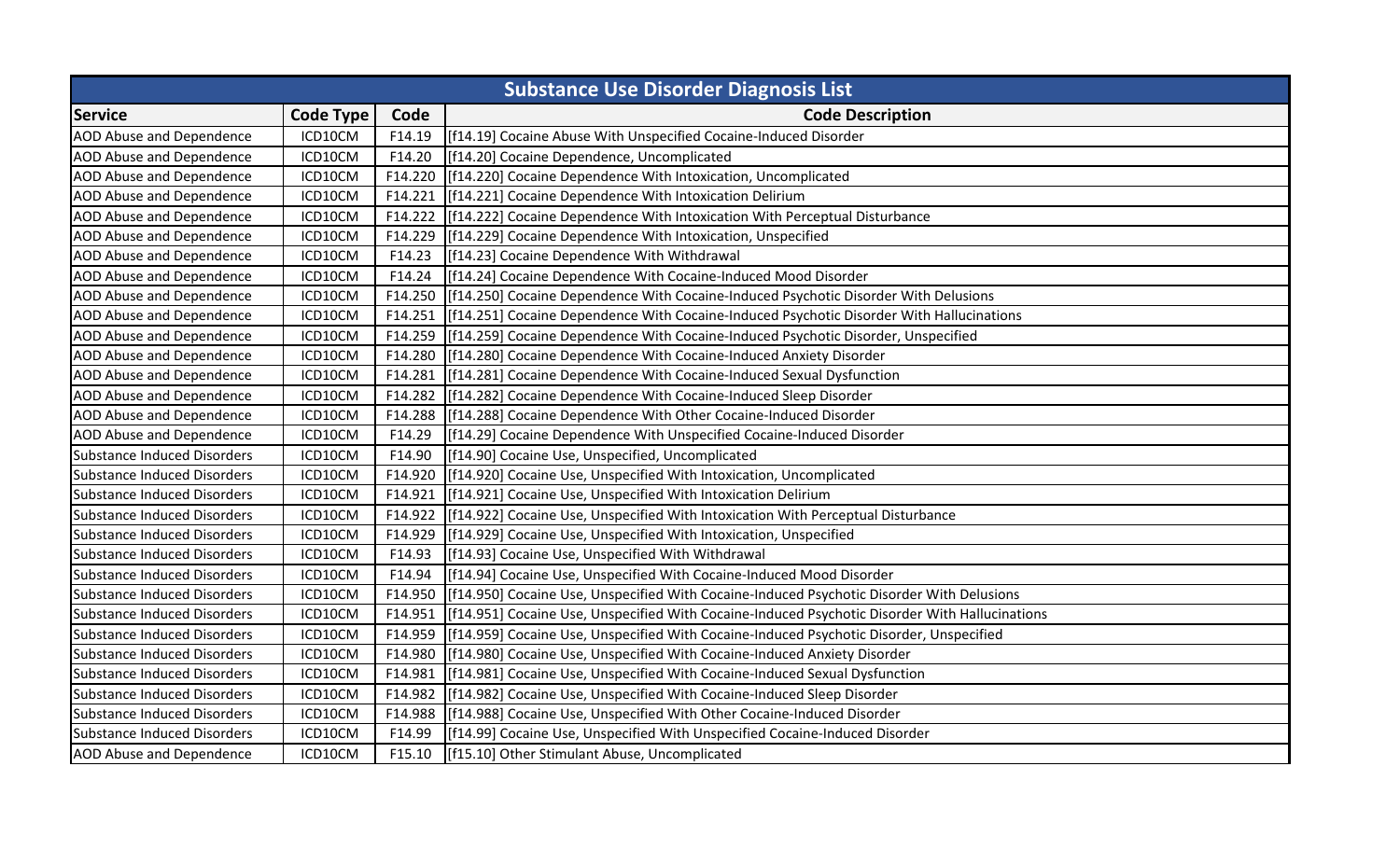| <b>Substance Use Disorder Diagnosis List</b> |                  |         |                                                                                                    |
|----------------------------------------------|------------------|---------|----------------------------------------------------------------------------------------------------|
| <b>Service</b>                               | <b>Code Type</b> | Code    | <b>Code Description</b>                                                                            |
| <b>AOD Abuse and Dependence</b>              | ICD10CM          |         | F15.120 [f15.120] Other Stimulant Abuse With Intoxication, Uncomplicated                           |
| <b>AOD Abuse and Dependence</b>              | ICD10CM          | F15.121 | [f15.121] Other Stimulant Abuse With Intoxication Delirium                                         |
| AOD Abuse and Dependence                     | ICD10CM          | F15.122 | [f15.122] Other Stimulant Abuse With Intoxication With Perceptual Disturbance                      |
| AOD Abuse and Dependence                     | ICD10CM          | F15.129 | [f15.129] Other Stimulant Abuse With Intoxication, Unspecified                                     |
| <b>AOD Abuse and Dependence</b>              | ICD10CM          | F15.13  | [f15.13] Other Stimulant Abuse With Withdrawal                                                     |
| <b>AOD Abuse and Dependence</b>              | ICD10CM          | F15.14  | [f15.14] Other Stimulant Abuse With Stimulant-Induced Mood Disorder                                |
| <b>AOD Abuse and Dependence</b>              | ICD10CM          | F15.150 | [[f15.150] Other Stimulant Abuse With Stimulant-Induced Psychotic Disorder With Delusions          |
| AOD Abuse and Dependence                     | ICD10CM          | F15.151 | [f15.151] Other Stimulant Abuse With Stimulant-Induced Psychotic Disorder With Hallucinations      |
| <b>AOD Abuse and Dependence</b>              | ICD10CM          | F15.159 | [f15.159] Other Stimulant Abuse With Stimulant-Induced Psychotic Disorder, Unspecified             |
| AOD Abuse and Dependence                     | ICD10CM          | F15.180 | [f15.180] Other Stimulant Abuse With Stimulant-Induced Anxiety Disorder                            |
| <b>AOD Abuse and Dependence</b>              | ICD10CM          | F15.181 | [f15.181] Other Stimulant Abuse With Stimulant-Induced Sexual Dysfunction                          |
| <b>AOD Abuse and Dependence</b>              | ICD10CM          | F15.182 | [f15.182] Other Stimulant Abuse With Stimulant-Induced Sleep Disorder                              |
| AOD Abuse and Dependence                     | ICD10CM          | F15.188 | [f15.188] Other Stimulant Abuse With Other Stimulant-Induced Disorder                              |
| <b>AOD Abuse and Dependence</b>              | ICD10CM          | F15.19  | [f15.19] Other Stimulant Abuse With Unspecified Stimulant-Induced Disorder                         |
| AOD Abuse and Dependence                     | ICD10CM          | F15.20  | [f15.20] Other Stimulant Dependence, Uncomplicated                                                 |
| AOD Abuse and Dependence                     | ICD10CM          | F15.220 | [f15.220] Other Stimulant Dependence With Intoxication, Uncomplicated                              |
| <b>AOD Abuse and Dependence</b>              | ICD10CM          | F15.221 | [f15.221] Other Stimulant Dependence With Intoxication Delirium                                    |
| <b>AOD Abuse and Dependence</b>              | ICD10CM          | F15.222 | [f15.222] Other Stimulant Dependence With Intoxication With Perceptual Disturbance                 |
| AOD Abuse and Dependence                     | ICD10CM          | F15.229 | [f15.229] Other Stimulant Dependence With Intoxication, Unspecified                                |
| AOD Abuse and Dependence                     | ICD10CM          | F15.23  | [f15.23] Other Stimulant Dependence With Withdrawal                                                |
| <b>AOD Abuse and Dependence</b>              | ICD10CM          | F15.24  | [f15.24] Other Stimulant Dependence With Stimulant-Induced Mood Disorder                           |
| AOD Abuse and Dependence                     | ICD10CM          | F15.250 | [f15.250] Other Stimulant Dependence With Stimulant-Induced Psychotic Disorder With Delusions      |
| <b>AOD Abuse and Dependence</b>              | ICD10CM          | F15.251 | [f15.251] Other Stimulant Dependence With Stimulant-Induced Psychotic Disorder With Hallucinations |
| <b>AOD Abuse and Dependence</b>              | ICD10CM          | F15.259 | [f15.259] Other Stimulant Dependence With Stimulant-Induced Psychotic Disorder, Unspecified        |
| AOD Abuse and Dependence                     | ICD10CM          | F15.280 | [f15.280] Other Stimulant Dependence With Stimulant-Induced Anxiety Disorder                       |
| <b>AOD Abuse and Dependence</b>              | ICD10CM          | F15.281 | [f15.281] Other Stimulant Dependence With Stimulant-Induced Sexual Dysfunction                     |
| <b>AOD Abuse and Dependence</b>              | ICD10CM          | F15.282 | [f15.282] Other Stimulant Dependence With Stimulant-Induced Sleep Disorder                         |
| <b>AOD Abuse and Dependence</b>              | ICD10CM          | F15.288 | [f15.288] Other Stimulant Dependence With Other Stimulant-Induced Disorder                         |
| <b>AOD Abuse and Dependence</b>              | ICD10CM          | F15.29  | [f15.29] Other Stimulant Dependence With Unspecified Stimulant-Induced Disorder                    |
| Substance Induced Disorders                  | ICD10CM          | F15.90  | [f15.90] Other Stimulant Use, Unspecified, Uncomplicated                                           |
| Substance Induced Disorders                  | ICD10CM          | F15.920 | [f15.920] Other Stimulant Use, Unspecified With Intoxication, Uncomplicated                        |
| <b>Substance Induced Disorders</b>           | ICD10CM          | F15.921 | [f15.921] Other Stimulant Use, Unspecified With Intoxication Delirium                              |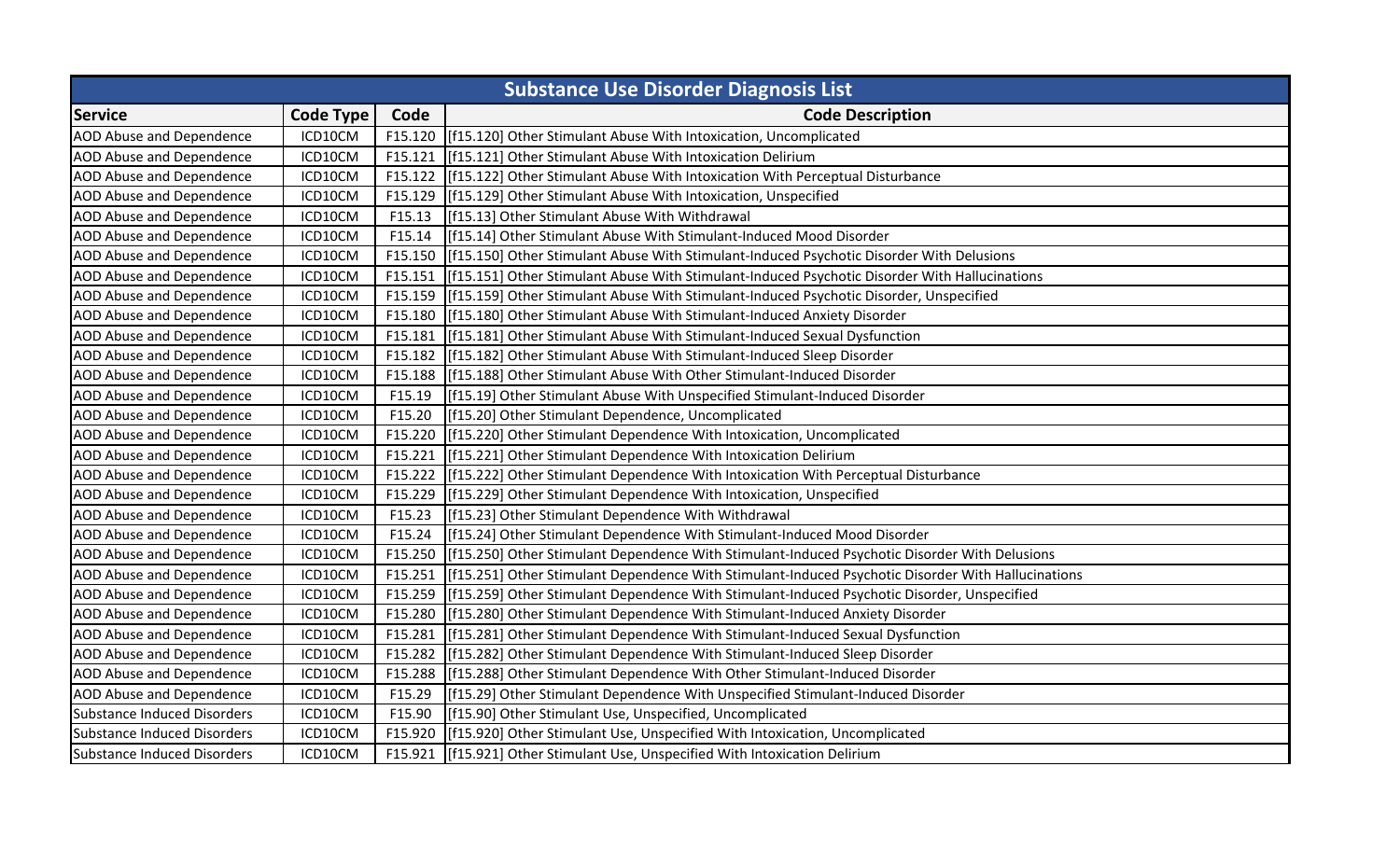|                                    | <b>Substance Use Disorder Diagnosis List</b> |         |                                                                                                          |  |  |
|------------------------------------|----------------------------------------------|---------|----------------------------------------------------------------------------------------------------------|--|--|
| <b>Service</b>                     | <b>Code Type</b>                             | Code    | <b>Code Description</b>                                                                                  |  |  |
| Substance Induced Disorders        | ICD10CM                                      |         | F15.922 [f15.922] Other Stimulant Use, Unspecified With Intoxication With Perceptual Disturbance         |  |  |
| Substance Induced Disorders        | ICD10CM                                      | F15.929 | [f15.929] Other Stimulant Use, Unspecified With Intoxication, Unspecified                                |  |  |
| Substance Induced Disorders        | ICD10CM                                      | F15.93  | [f15.93] Other Stimulant Use, Unspecified With Withdrawal                                                |  |  |
| <b>Substance Induced Disorders</b> | ICD10CM                                      | F15.94  | [f15.94] Other Stimulant Use, Unspecified With Stimulant-Induced Mood Disorder                           |  |  |
| <b>Substance Induced Disorders</b> | ICD10CM                                      | F15.950 | [f15.950] Other Stimulant Use, Unspecified With Stimulant-Induced Psychotic Disorder With Delusions      |  |  |
| Substance Induced Disorders        | ICD10CM                                      | F15.951 | [f15.951] Other Stimulant Use, Unspecified With Stimulant-Induced Psychotic Disorder With Hallucinations |  |  |
| Substance Induced Disorders        | ICD10CM                                      | F15.959 | [f15.959] Other Stimulant Use, Unspecified With Stimulant-Induced Psychotic Disorder, Unspecified        |  |  |
| Substance Induced Disorders        | ICD10CM                                      | F15.980 | [f15.980] Other Stimulant Use, Unspecified With Stimulant-Induced Anxiety Disorder                       |  |  |
| <b>Substance Induced Disorders</b> | ICD10CM                                      | F15.981 | [f15.981] Other Stimulant Use, Unspecified With Stimulant-Induced Sexual Dysfunction                     |  |  |
| <b>Substance Induced Disorders</b> | ICD10CM                                      | F15.982 | [f15.982] Other Stimulant Use, Unspecified With Stimulant-Induced Sleep Disorder                         |  |  |
| <b>Substance Induced Disorders</b> | ICD10CM                                      | F15.988 | [f15.988] Other Stimulant Use, Unspecified With Other Stimulant-Induced Disorder                         |  |  |
| <b>Substance Induced Disorders</b> | ICD10CM                                      | F15.99  | [f15.99] Other Stimulant Use, Unspecified With Unspecified Stimulant-Induced Disorder                    |  |  |
| <b>AOD Abuse and Dependence</b>    | ICD10CM                                      | F16.10  | [f16.10] Hallucinogen Abuse, Uncomplicated                                                               |  |  |
| <b>AOD Abuse and Dependence</b>    | ICD10CM                                      | F16.120 | [f16.120] Hallucinogen Abuse With Intoxication, Uncomplicated                                            |  |  |
| <b>AOD Abuse and Dependence</b>    | ICD10CM                                      | F16.121 | [f16.121] Hallucinogen Abuse With Intoxication With Delirium                                             |  |  |
| AOD Abuse and Dependence           | ICD10CM                                      | F16.122 | [f16.122] Hallucinogen Abuse With Intoxication With Perceptual Disturbance                               |  |  |
| <b>AOD Abuse and Dependence</b>    | ICD10CM                                      | F16.129 | [f16.129] Hallucinogen Abuse With Intoxication, Unspecified                                              |  |  |
| AOD Abuse and Dependence           | ICD10CM                                      | F16.14  | [f16.14] Hallucinogen Abuse With Hallucinogen-Induced Mood Disorder                                      |  |  |
| <b>AOD Abuse and Dependence</b>    | ICD10CM                                      | F16.150 | [f16.150] Hallucinogen Abuse With Hallucinogen-Induced Psychotic Disorder With Delusions                 |  |  |
| <b>AOD Abuse and Dependence</b>    | ICD10CM                                      | F16.151 | [f16.151] Hallucinogen Abuse With Hallucinogen-Induced Psychotic Disorder With Hallucinations            |  |  |
| AOD Abuse and Dependence           | ICD10CM                                      | F16.159 | [f16.159] Hallucinogen Abuse With Hallucinogen-Induced Psychotic Disorder, Unspecified                   |  |  |
| <b>AOD Abuse and Dependence</b>    | ICD10CM                                      | F16.180 | [f16.180] Hallucinogen Abuse With Hallucinogen-Induced Anxiety Disorder                                  |  |  |
| AOD Abuse and Dependence           | ICD10CM                                      | F16.183 | [f16.183] Hallucinogen Abuse With Hallucinogen Persisting Perception Disorder (Flashbacks)               |  |  |
| <b>AOD Abuse and Dependence</b>    | ICD10CM                                      | F16.188 | [f16.188] Hallucinogen Abuse With Other Hallucinogen-Induced Disorder                                    |  |  |
| AOD Abuse and Dependence           | ICD10CM                                      | F16.19  | [f16.19] Hallucinogen Abuse With Unspecified Hallucinogen-Induced Disorder                               |  |  |
| AOD Abuse and Dependence           | ICD10CM                                      | F16.20  | [f16.20] Hallucinogen Dependence, Uncomplicated                                                          |  |  |
| <b>AOD Abuse and Dependence</b>    | ICD10CM                                      | F16.220 | [f16.220] Hallucinogen Dependence With Intoxication, Uncomplicated                                       |  |  |
| AOD Abuse and Dependence           | ICD10CM                                      | F16.221 | [f16.221] Hallucinogen Dependence With Intoxication With Delirium                                        |  |  |
| <b>AOD Abuse and Dependence</b>    | ICD10CM                                      | F16.229 | [f16.229] Hallucinogen Dependence With Intoxication, Unspecified                                         |  |  |
| <b>AOD Abuse and Dependence</b>    | ICD10CM                                      | F16.24  | [f16.24] Hallucinogen Dependence With Hallucinogen-Induced Mood Disorder                                 |  |  |
| AOD Abuse and Dependence           | ICD10CM                                      | F16.250 | [f16.250] Hallucinogen Dependence With Hallucinogen-Induced Psychotic Disorder With Delusions            |  |  |
| <b>AOD Abuse and Dependence</b>    | ICD10CM                                      | F16.251 | [f16.251] Hallucinogen Dependence With Hallucinogen-Induced Psychotic Disorder With Hallucinations       |  |  |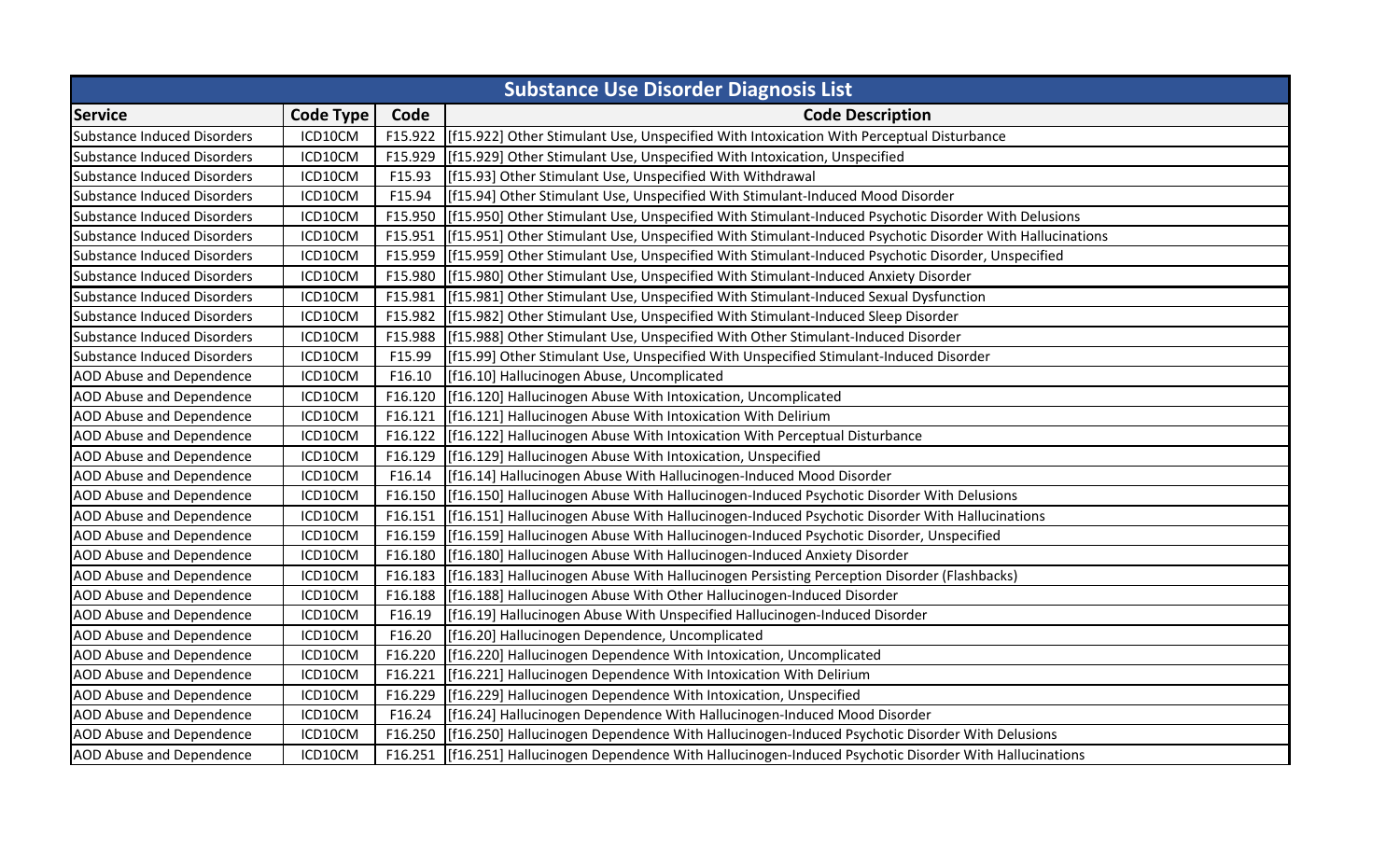| <b>Substance Use Disorder Diagnosis List</b> |                  |         |                                                                                                          |
|----------------------------------------------|------------------|---------|----------------------------------------------------------------------------------------------------------|
| <b>Service</b>                               | <b>Code Type</b> | Code    | <b>Code Description</b>                                                                                  |
| <b>AOD Abuse and Dependence</b>              | ICD10CM          |         | F16.259 [f16.259] Hallucinogen Dependence With Hallucinogen-Induced Psychotic Disorder, Unspecified      |
| <b>AOD Abuse and Dependence</b>              | ICD10CM          | F16.280 | [f16.280] Hallucinogen Dependence With Hallucinogen-Induced Anxiety Disorder                             |
| AOD Abuse and Dependence                     | ICD10CM          | F16.283 | [f16.283] Hallucinogen Dependence With Hallucinogen Persisting Perception Disorder (Flashbacks)          |
| AOD Abuse and Dependence                     | ICD10CM          | F16.288 | [f16.288] Hallucinogen Dependence With Other Hallucinogen-Induced Disorder                               |
| <b>AOD Abuse and Dependence</b>              | ICD10CM          | F16.29  | [f16.29] Hallucinogen Dependence With Unspecified Hallucinogen-Induced Disorder                          |
| Substance Induced Disorders                  | ICD10CM          | F16.90  | [f16.90] Hallucinogen Use, Unspecified, Uncomplicated                                                    |
| <b>Substance Induced Disorders</b>           | ICD10CM          | F16.920 | [f16.920] Hallucinogen Use, Unspecified With Intoxication, Uncomplicated                                 |
| Substance Induced Disorders                  | ICD10CM          | F16.921 | [f16.921] Hallucinogen Use, Unspecified With Intoxication With Delirium                                  |
| Substance Induced Disorders                  | ICD10CM          | F16.929 | [f16.929] Hallucinogen Use, Unspecified With Intoxication, Unspecified                                   |
| Substance Induced Disorders                  | ICD10CM          | F16.94  | [[f16.94] Hallucinogen Use, Unspecified With Hallucinogen-Induced Mood Disorder                          |
| <b>Substance Induced Disorders</b>           | ICD10CM          | F16.950 | [f16.950] Hallucinogen Use, Unspecified With Hallucinogen-Induced Psychotic Disorder With Delusions      |
| Substance Induced Disorders                  | ICD10CM          | F16.951 | [f16.951] Hallucinogen Use, Unspecified With Hallucinogen-Induced Psychotic Disorder With Hallucinations |
| Substance Induced Disorders                  | ICD10CM          | F16.959 | [f16.959] Hallucinogen Use, Unspecified With Hallucinogen-Induced Psychotic Disorder, Unspecified        |
| Substance Induced Disorders                  | ICD10CM          | F16.980 | [f16.980] Hallucinogen Use, Unspecified With Hallucinogen-Induced Anxiety Disorder                       |
| Substance Induced Disorders                  | ICD10CM          | F16.983 | [f16.983] Hallucinogen Use, Unspecified With Hallucinogen Persisting Perception Disorder (Flashbacks)    |
| Substance Induced Disorders                  | ICD10CM          | F16.988 | [f16.988] Hallucinogen Use, Unspecified With Other Hallucinogen-Induced Disorder                         |
| <b>Substance Induced Disorders</b>           | ICD10CM          | F16.99  | [f16.99] Hallucinogen Use, Unspecified With Unspecified Hallucinogen-Induced Disorder                    |
| <b>AOD Abuse and Dependence</b>              | ICD10CM          | F18.10  | [f18.10] Inhalant Abuse, Uncomplicated                                                                   |
| AOD Abuse and Dependence                     | ICD10CM          | F18.120 | [f18.120] Inhalant Abuse With Intoxication, Uncomplicated                                                |
| <b>AOD Abuse and Dependence</b>              | ICD10CM          | F18.121 | [f18.121] Inhalant Abuse With Intoxication Delirium                                                      |
| <b>AOD Abuse and Dependence</b>              | ICD10CM          | F18.129 | [f18.129] Inhalant Abuse With Intoxication, Unspecified                                                  |
| AOD Abuse and Dependence                     | ICD10CM          | F18.14  | [f18.14] Inhalant Abuse With Inhalant-Induced Mood Disorder                                              |
| AOD Abuse and Dependence                     | ICD10CM          | F18.150 | [f18.150] Inhalant Abuse With Inhalant-Induced Psychotic Disorder With Delusions                         |
| <b>AOD Abuse and Dependence</b>              | ICD10CM          | F18.151 | [f18.151] Inhalant Abuse With Inhalant-Induced Psychotic Disorder With Hallucinations                    |
| <b>AOD Abuse and Dependence</b>              | ICD10CM          | F18.159 | [f18.159] Inhalant Abuse With Inhalant-Induced Psychotic Disorder, Unspecified                           |
| <b>AOD Abuse and Dependence</b>              | ICD10CM          | F18.17  | [f18.17] Inhalant Abuse With Inhalant-Induced Dementia                                                   |
| <b>AOD Abuse and Dependence</b>              | ICD10CM          | F18.180 | [f18.180] Inhalant Abuse With Inhalant-Induced Anxiety Disorder                                          |
| <b>AOD Abuse and Dependence</b>              | ICD10CM          | F18.188 | [f18.188] Inhalant Abuse With Other Inhalant-Induced Disorder                                            |
| <b>AOD Abuse and Dependence</b>              | ICD10CM          | F18.19  | [f18.19] Inhalant Abuse With Unspecified Inhalant-Induced Disorder                                       |
| <b>AOD Abuse and Dependence</b>              | ICD10CM          | F18.20  | [f18.20] Inhalant Dependence, Uncomplicated                                                              |
| AOD Abuse and Dependence                     | ICD10CM          | F18.220 | [f18.220] Inhalant Dependence With Intoxication, Uncomplicated                                           |
| <b>AOD Abuse and Dependence</b>              | ICD10CM          | F18.221 | [f18.221] Inhalant Dependence With Intoxication Delirium                                                 |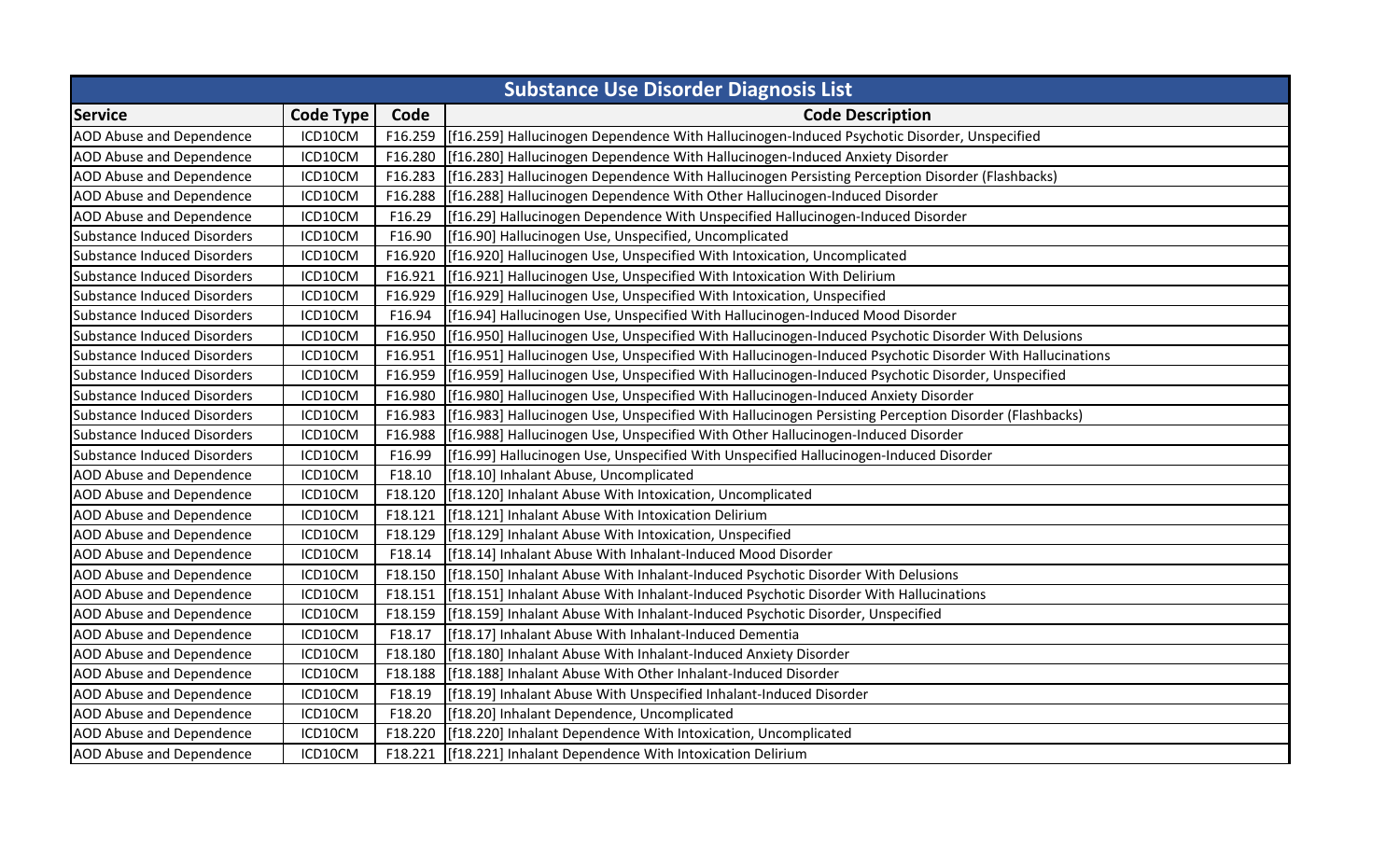| <b>Substance Use Disorder Diagnosis List</b> |                  |         |                                                                                                  |  |
|----------------------------------------------|------------------|---------|--------------------------------------------------------------------------------------------------|--|
| <b>Service</b>                               | <b>Code Type</b> | Code    | <b>Code Description</b>                                                                          |  |
| <b>AOD Abuse and Dependence</b>              | ICD10CM          | F18.229 | [f18.229] Inhalant Dependence With Intoxication, Unspecified                                     |  |
| <b>AOD Abuse and Dependence</b>              | ICD10CM          | F18.24  | [f18.24] Inhalant Dependence With Inhalant-Induced Mood Disorder                                 |  |
| <b>AOD Abuse and Dependence</b>              | ICD10CM          | F18.250 | [f18.250] Inhalant Dependence With Inhalant-Induced Psychotic Disorder With Delusions            |  |
| <b>AOD Abuse and Dependence</b>              | ICD10CM          | F18.251 | [f18.251] Inhalant Dependence With Inhalant-Induced Psychotic Disorder With Hallucinations       |  |
| <b>AOD Abuse and Dependence</b>              | ICD10CM          | F18.259 | [f18.259] Inhalant Dependence With Inhalant-Induced Psychotic Disorder, Unspecified              |  |
| <b>AOD Abuse and Dependence</b>              | ICD10CM          | F18.27  | [f18.27] Inhalant Dependence With Inhalant-Induced Dementia                                      |  |
| <b>AOD Abuse and Dependence</b>              | ICD10CM          | F18.280 | [f18.280] Inhalant Dependence With Inhalant-Induced Anxiety Disorder                             |  |
| AOD Abuse and Dependence                     | ICD10CM          | F18.288 | [f18.288] Inhalant Dependence With Other Inhalant-Induced Disorder                               |  |
| <b>AOD Abuse and Dependence</b>              | ICD10CM          | F18.29  | [f18.29] Inhalant Dependence With Unspecified Inhalant-Induced Disorder                          |  |
| Substance Induced Disorders                  | ICD10CM          | F18.90  | [f18.90] Inhalant Use, Unspecified, Uncomplicated                                                |  |
| <b>Substance Induced Disorders</b>           | ICD10CM          | F18.920 | [f18.920] Inhalant Use, Unspecified With Intoxication, Uncomplicated                             |  |
| Substance Induced Disorders                  | ICD10CM          | F18.921 | [f18.921] Inhalant Use, Unspecified With Intoxication With Delirium                              |  |
| Substance Induced Disorders                  | ICD10CM          | F18.929 | [f18.929] Inhalant Use, Unspecified With Intoxication, Unspecified                               |  |
| Substance Induced Disorders                  | ICD10CM          | F18.94  | [f18.94] Inhalant Use, Unspecified With Inhalant-Induced Mood Disorder                           |  |
| <b>Substance Induced Disorders</b>           | ICD10CM          | F18.950 | [f18.950] Inhalant Use, Unspecified With Inhalant-Induced Psychotic Disorder With Delusions      |  |
| <b>Substance Induced Disorders</b>           | ICD10CM          | F18.951 | [f18.951] Inhalant Use, Unspecified With Inhalant-Induced Psychotic Disorder With Hallucinations |  |
| Substance Induced Disorders                  | ICD10CM          | F18.959 | [f18.959] Inhalant Use, Unspecified With Inhalant-Induced Psychotic Disorder, Unspecified        |  |
| Substance Induced Disorders                  | ICD10CM          | F18.97  | [[f18.97] Inhalant Use, Unspecified With Inhalant-Induced Persisting Dementia                    |  |
| Substance Induced Disorders                  | ICD10CM          | F18.980 | [f18.980] Inhalant Use, Unspecified With Inhalant-Induced Anxiety Disorder                       |  |
| Substance Induced Disorders                  | ICD10CM          | F18.988 | [f18.988] Inhalant Use, Unspecified With Other Inhalant-Induced Disorder                         |  |
| Substance Induced Disorders                  | ICD10CM          | F18.99  | [[f18.99] Inhalant Use, Unspecified With Unspecified Inhalant-Induced Disorder                   |  |
| <b>AOD Abuse and Dependence</b>              | ICD10CM          | F19.10  | [f19.10] Other Psychoactive Substance Abuse, Uncomplicated                                       |  |
| <b>AOD Abuse and Dependence</b>              | ICD10CM          | F19.120 | [f19.120] Other Psychoactive Substance Abuse With Intoxication, Uncomplicated                    |  |
| <b>AOD Abuse and Dependence</b>              | ICD10CM          | F19.121 | [f19.121] Other Psychoactive Substance Abuse With Intoxication Delirium                          |  |
| <b>AOD Abuse and Dependence</b>              | ICD10CM          | F19.122 | [[f19.122] Other Psychoactive Substance Abuse With Intoxication With Perceptual Disturbances     |  |
| <b>AOD Abuse and Dependence</b>              | ICD10CM          | F19.129 | [f19.129] Other Psychoactive Substance Abuse With Intoxication, Unspecified                      |  |
| <b>AOD Abuse and Dependence</b>              | ICD10CM          | F19.130 | [f19.130] Other Psychoactive Substance Abuse With Withdrawal, Uncomplicated                      |  |
| <b>AOD Abuse and Dependence</b>              | ICD10CM          | F19.131 | [f19.131] Other Psychoactive Substance Abuse With Withdrawal Delirium                            |  |
| <b>AOD Abuse and Dependence</b>              | ICD10CM          |         | F19.132 [f19.132] Other Psychoactive Substance Abuse With Withdrawal With Perceptual Disturbance |  |
| AOD Abuse and Dependence                     | ICD10CM          |         | F19.139 [f19.139] Other Psychoactive Substance Abuse With Withdrawal, Unspecified                |  |
| <b>AOD Abuse and Dependence</b>              | ICD10CM          | F19.14  | [f19.14] Other Psychoactive Substance Abuse With Psychoactive Substance-Induced Mood Disorder    |  |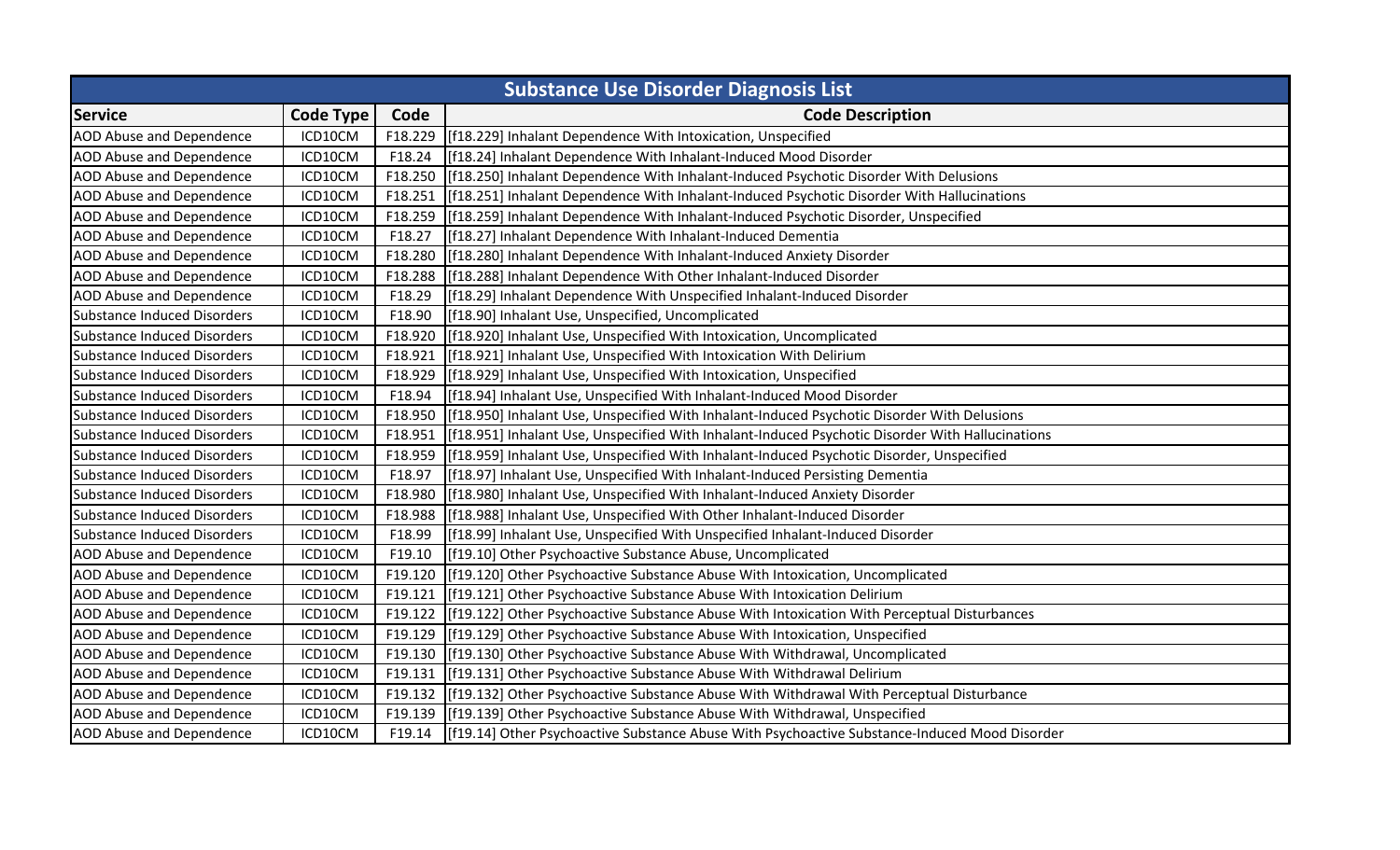| <b>Substance Use Disorder Diagnosis List</b> |                  |         |                                                                                                                                      |
|----------------------------------------------|------------------|---------|--------------------------------------------------------------------------------------------------------------------------------------|
| <b>Service</b>                               | <b>Code Type</b> | Code    | <b>Code Description</b>                                                                                                              |
| <b>AOD Abuse and Dependence</b>              | ICD10CM          |         | F19.150   [f19.150] Other Psychoactive Substance Abuse With Psychoactive Substance-Induced Psychotic Disorder With Delusions         |
| AOD Abuse and Dependence                     | ICD10CM          |         | F19.151 [f19.151] Other Psychoactive Substance Abuse With Psychoactive Substance-Induced Psychotic Disorder With Hallucinations      |
| AOD Abuse and Dependence                     | ICD10CM          | F19.159 | [f19.159] Other Psychoactive Substance Abuse With Psychoactive Substance-Induced Psychotic Disorder, Unspecified                     |
| AOD Abuse and Dependence                     | ICD10CM          | F19.16  | [f19.16] Other Psychoactive Substance Abuse With Psychoactive Substance-Induced Persisting Amnestic Disorder                         |
| <b>AOD Abuse and Dependence</b>              | ICD10CM          | F19.17  | [f19.17] Other Psychoactive Substance Abuse With Psychoactive Substance-Induced Persisting Dementia                                  |
| AOD Abuse and Dependence                     | ICD10CM          | F19.180 | [f19.180] Other Psychoactive Substance Abuse With Psychoactive Substance-Induced Anxiety Disorder                                    |
| <b>AOD Abuse and Dependence</b>              | ICD10CM          | F19.181 | [f19.181] Other Psychoactive Substance Abuse With Psychoactive Substance-Induced Sexual Dysfunction                                  |
| <b>AOD Abuse and Dependence</b>              | ICD10CM          | F19.182 | [f19.182] Other Psychoactive Substance Abuse With Psychoactive Substance-Induced Sleep Disorder                                      |
| <b>AOD Abuse and Dependence</b>              | ICD10CM          | F19.188 | [f19.188] Other Psychoactive Substance Abuse With Other Psychoactive Substance-Induced Disorder                                      |
| AOD Abuse and Dependence                     | ICD10CM          | F19.19  | [f19.19] Other Psychoactive Substance Abuse With Unspecified Psychoactive Substance-Induced Disorder                                 |
| AOD Abuse and Dependence                     | ICD10CM          | F19.20  | [f19.20] Other Psychoactive Substance Dependence, Uncomplicated                                                                      |
| AOD Abuse and Dependence                     | ICD10CM          | F19.220 | [f19.220] Other Psychoactive Substance Dependence With Intoxication, Uncomplicated                                                   |
| <b>AOD Abuse and Dependence</b>              | ICD10CM          | F19.221 | [f19.221] Other Psychoactive Substance Dependence With Intoxication Delirium                                                         |
| <b>AOD Abuse and Dependence</b>              | ICD10CM          | F19.222 | [f19.222] Other Psychoactive Substance Dependence With Intoxication With Perceptual Disturbance                                      |
| <b>AOD Abuse and Dependence</b>              | ICD10CM          | F19.229 | [f19.229] Other Psychoactive Substance Dependence With Intoxication, Unspecified                                                     |
| AOD Abuse and Dependence                     | ICD10CM          | F19.230 | [f19.230] Other Psychoactive Substance Dependence With Withdrawal, Uncomplicated                                                     |
| <b>AOD Abuse and Dependence</b>              | ICD10CM          | F19.231 | [f19.231] Other Psychoactive Substance Dependence With Withdrawal Delirium                                                           |
| AOD Abuse and Dependence                     | ICD10CM          | F19.232 | [f19.232] Other Psychoactive Substance Dependence With Withdrawal With Perceptual Disturbance                                        |
| AOD Abuse and Dependence                     | ICD10CM          | F19.239 | [f19.239] Other Psychoactive Substance Dependence With Withdrawal, Unspecified                                                       |
| <b>AOD Abuse and Dependence</b>              | ICD10CM          | F19.24  | [f19.24] Other Psychoactive Substance Dependence With Psychoactive Substance-Induced Mood Disorder                                   |
| AOD Abuse and Dependence                     | ICD10CM          |         | F19.250 [f19.250] Other Psychoactive Substance Dependence With Psychoactive Substance-Induced Psychotic Disorder With Delusions      |
| <b>AOD Abuse and Dependence</b>              | ICD10CM          |         | F19.251 [f19.251] Other Psychoactive Substance Dependence With Psychoactive Substance-Induced Psychotic Disorder With Hallucinations |
| <b>AOD Abuse and Dependence</b>              | ICD10CM          |         | F19.259 [f19.259] Other Psychoactive Substance Dependence With Psychoactive Substance-Induced Psychotic Disorder, Unspecified        |
| <b>AOD Abuse and Dependence</b>              | ICD10CM          | F19.26  | [f19.26] Other Psychoactive Substance Dependence With Psychoactive Substance-Induced Persisting Amnestic Disorder                    |
| AOD Abuse and Dependence                     | ICD10CM          | F19.27  | [f19.27] Other Psychoactive Substance Dependence With Psychoactive Substance-Induced Persisting Dementia                             |
| <b>AOD Abuse and Dependence</b>              | ICD10CM          | F19.280 | [f19.280] Other Psychoactive Substance Dependence With Psychoactive Substance-Induced Anxiety Disorder                               |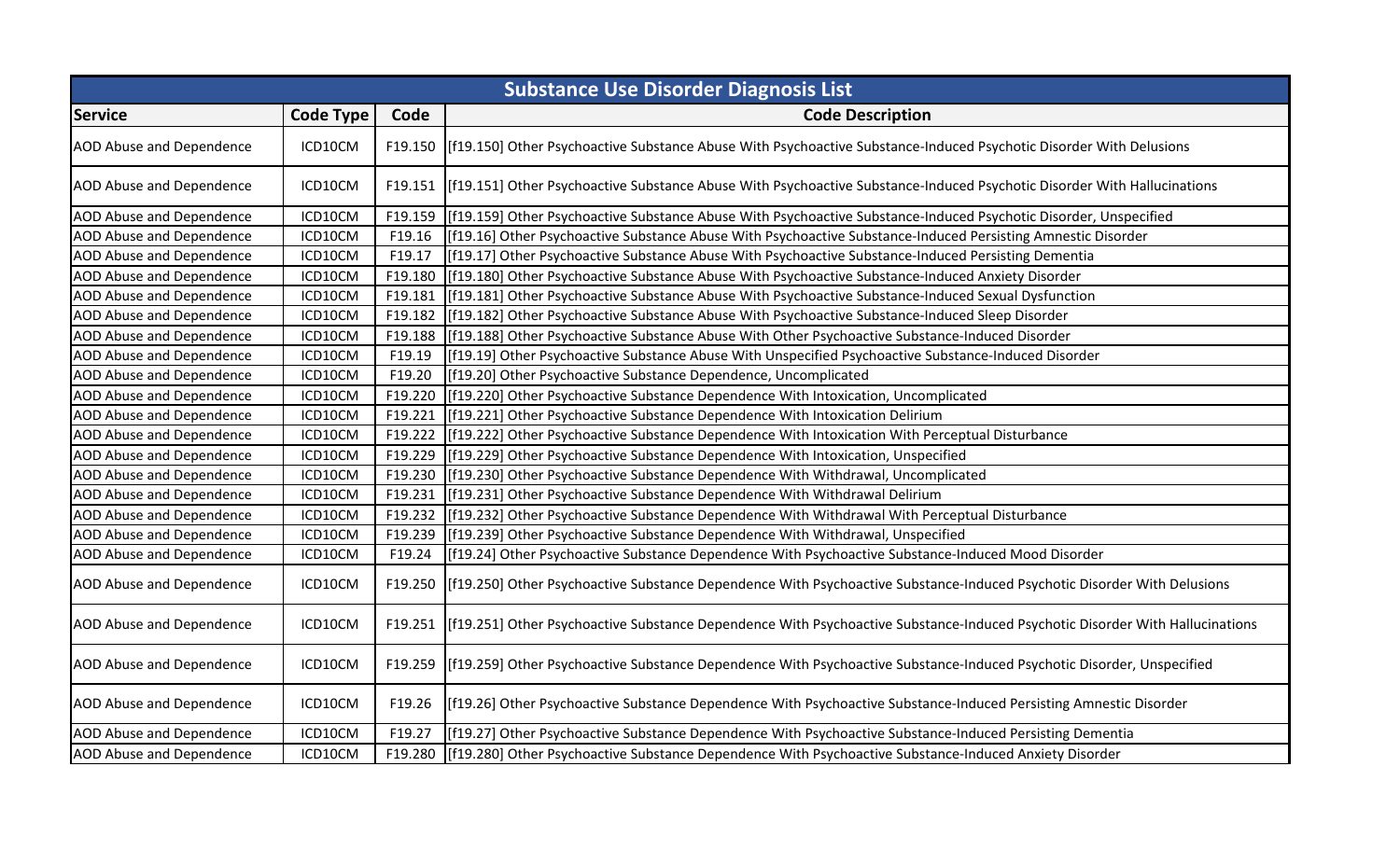| <b>Substance Use Disorder Diagnosis List</b> |                  |         |                                                                                                                                            |
|----------------------------------------------|------------------|---------|--------------------------------------------------------------------------------------------------------------------------------------------|
| <b>Service</b>                               | <b>Code Type</b> | Code    | <b>Code Description</b>                                                                                                                    |
| <b>AOD Abuse and Dependence</b>              | ICD10CM          | F19.281 | [f19.281] Other Psychoactive Substance Dependence With Psychoactive Substance-Induced Sexual Dysfunction                                   |
| <b>AOD Abuse and Dependence</b>              | ICD10CM          | F19.282 | [f19.282] Other Psychoactive Substance Dependence With Psychoactive Substance-Induced Sleep Disorder                                       |
| AOD Abuse and Dependence                     | ICD10CM          | F19.288 | [f19.288] Other Psychoactive Substance Dependence With Other Psychoactive Substance-Induced Disorder                                       |
| <b>AOD Abuse and Dependence</b>              | ICD10CM          | F19.29  | [f19.29] Other Psychoactive Substance Dependence With Unspecified Psychoactive Substance-Induced Disorder                                  |
| <b>Substance Induced Disorders</b>           | ICD10CM          | F19.90  | [f19.90] Other Psychoactive Substance Use, Unspecified, Uncomplicated                                                                      |
| <b>Substance Induced Disorders</b>           | ICD10CM          | F19.920 | [f19.920] Other Psychoactive Substance Use, Unspecified With Intoxication, Uncomplicated                                                   |
| Substance Induced Disorders                  | ICD10CM          | F19.921 | [f19.921] Other Psychoactive Substance Use, Unspecified With Intoxication With Delirium                                                    |
| Substance Induced Disorders                  | ICD10CM          | F19.922 | [f19.922] Other Psychoactive Substance Use, Unspecified With Intoxication With Perceptual Disturbance                                      |
| <b>Substance Induced Disorders</b>           | ICD10CM          | F19.929 | [f19.929] Other Psychoactive Substance Use, Unspecified With Intoxication, Unspecified                                                     |
| <b>Substance Induced Disorders</b>           | ICD10CM          | F19.930 | [f19.930] Other Psychoactive Substance Use, Unspecified With Withdrawal, Uncomplicated                                                     |
| <b>Substance Induced Disorders</b>           | ICD10CM          | F19.931 | [f19.931] Other Psychoactive Substance Use, Unspecified With Withdrawal Delirium                                                           |
| Substance Induced Disorders                  | ICD10CM          | F19.932 | [f19.932] Other Psychoactive Substance Use, Unspecified With Withdrawal With Perceptual Disturbance                                        |
| <b>Substance Induced Disorders</b>           | ICD10CM          | F19.939 | [f19.939] Other Psychoactive Substance Use, Unspecified With Withdrawal, Unspecified                                                       |
| Substance Induced Disorders                  | ICD10CM          | F19.94  | [f19.94] Other Psychoactive Substance Use, Unspecified With Psychoactive Substance-Induced Mood Disorder                                   |
| Substance Induced Disorders                  | ICD10CM          |         | F19.950 [f19.950] Other Psychoactive Substance Use, Unspecified With Psychoactive Substance-Induced Psychotic Disorder With Delusions      |
| Substance Induced Disorders                  | ICD10CM          |         | F19.951 [f19.951] Other Psychoactive Substance Use, Unspecified With Psychoactive Substance-Induced Psychotic Disorder With Hallucinations |
| Substance Induced Disorders                  | ICD10CM          |         | F19.959 [f19.959] Other Psychoactive Substance Use, Unspecified With Psychoactive Substance-Induced Psychotic Disorder, Unspecified        |
| Substance Induced Disorders                  | ICD10CM          | F19.96  | [f19.96] Other Psychoactive Substance Use, Unspecified With Psychoactive Substance-Induced Persisting Amnestic Disorder                    |
| <b>Substance Induced Disorders</b>           | ICD10CM          | F19.97  | [f19.97] Other Psychoactive Substance Use, Unspecified With Psychoactive Substance-Induced Persisting Dementia                             |
| <b>Substance Induced Disorders</b>           | ICD10CM          | F19.980 | [f19.980] Other Psychoactive Substance Use, Unspecified With Psychoactive Substance-Induced Anxiety Disorder                               |
| Substance Induced Disorders                  | ICD10CM          | F19.981 | [f19.981] Other Psychoactive Substance Use, Unspecified With Psychoactive Substance-Induced Sexual Dysfunction                             |
| Substance Induced Disorders                  | ICD10CM          | F19.982 | [f19.982] Other Psychoactive Substance Use, Unspecified With Psychoactive Substance-Induced Sleep Disorder                                 |
| Substance Induced Disorders                  | ICD10CM          | F19.988 | [f19.988] Other Psychoactive Substance Use, Unspecified With Other Psychoactive Substance-Induced Disorder                                 |
| Substance Induced Disorders                  | ICD10CM          | F19.99  | [f19.99] Other Psychoactive Substance Use, Unspecified With Unspecified Psychoactive Substance-Induced Disorder                            |
| <b>Unintentional Drug Overdose</b>           | ICD10CM          |         | T40.0X1A   [t40.0x1a] Poisoning By Opium, Accidental (Unintentional), Initial Encounter                                                    |
| <b>Unintentional Drug Overdose</b>           | ICD10CM          |         | T40.0X1D [[t40.0x1d] Poisoning By Opium, Accidental (Unintentional), Subsequent Encounter                                                  |
| <b>Unintentional Drug Overdose</b>           | ICD10CM          |         | T40.0X1S [[t40.0x1s] Poisoning By Opium, Accidental (Unintentional), Sequela                                                               |
| Unintentional Drug Overdose                  | ICD10CM          |         | T40.0X4A   [t40.0x4a] Poisoning By Opium, Undetermined, Initial Encounter                                                                  |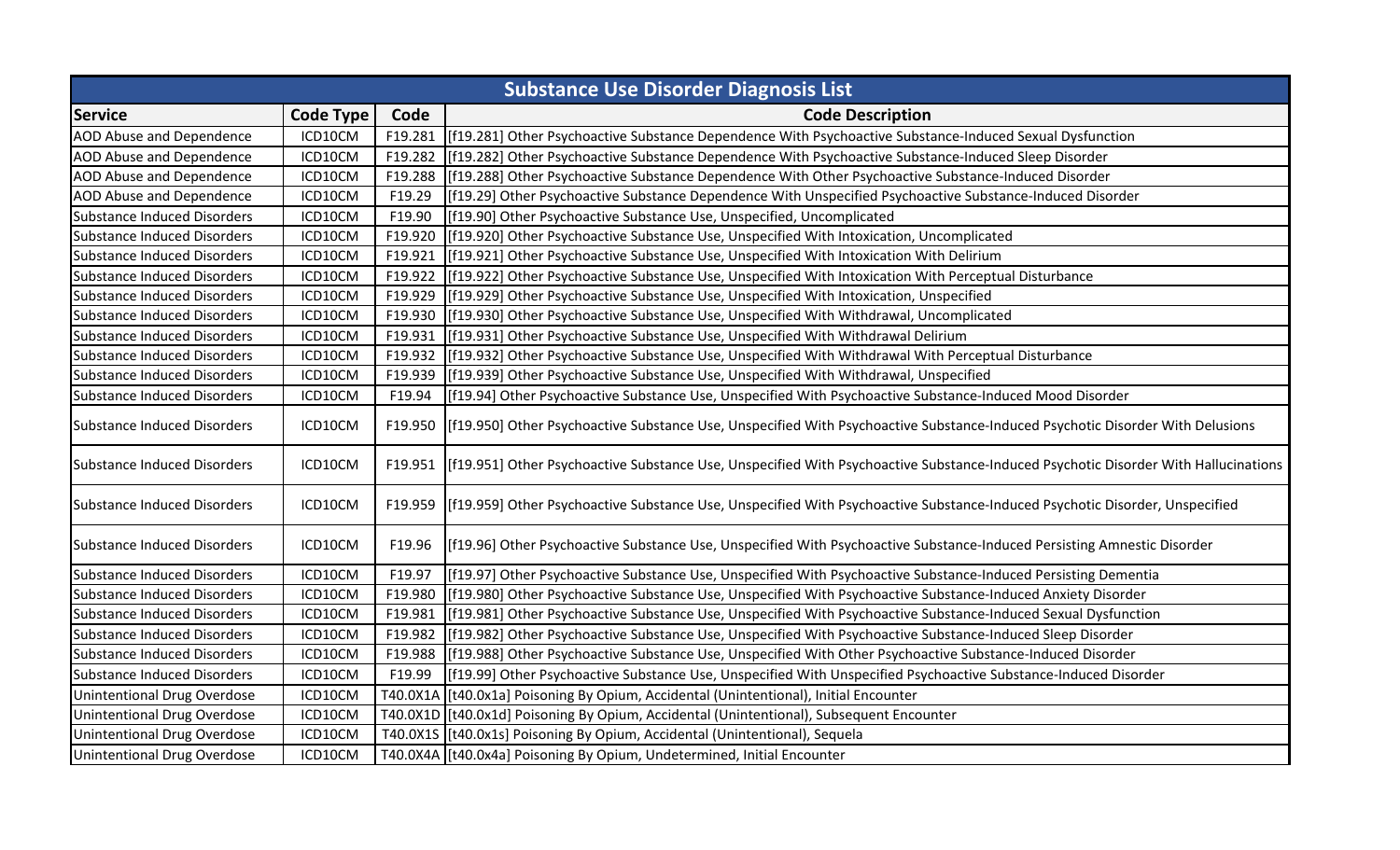| <b>Substance Use Disorder Diagnosis List</b> |                  |      |                                                                                                                  |
|----------------------------------------------|------------------|------|------------------------------------------------------------------------------------------------------------------|
| <b>Service</b>                               | <b>Code Type</b> | Code | <b>Code Description</b>                                                                                          |
| <b>Unintentional Drug Overdose</b>           | ICD10CM          |      | T40.0X4D [t40.0x4d] Poisoning By Opium, Undetermined, Subsequent Encounter                                       |
| <b>Unintentional Drug Overdose</b>           | ICD10CM          |      | T40.0X4S [[t40.0x4s] Poisoning By Opium, Undetermined, Sequela                                                   |
| <b>Unintentional Drug Overdose</b>           | ICD10CM          |      | T40.1X1A [t40.1x1a] Poisoning By Heroin, Accidental (Unintentional), Initial Encounter                           |
| Unintentional Drug Overdose                  | ICD10CM          |      | T40.1X1D   [t40.1x1d] Poisoning By Heroin, Accidental (Unintentional), Subsequent Encounter                      |
| Unintentional Drug Overdose                  | ICD10CM          |      | T40.1X1S [[t40.1x1s] Poisoning By Heroin, Accidental (Unintentional), Sequela                                    |
| <b>Unintentional Drug Overdose</b>           | ICD10CM          |      | T40.1X4A   [t40.1x4a] Poisoning By Heroin, Undetermined, Initial Encounter                                       |
| Unintentional Drug Overdose                  | ICD10CM          |      | T40.1X4D [[t40.1x4d] Poisoning By Heroin, Undetermined, Subsequent Encounter                                     |
| Unintentional Drug Overdose                  | ICD10CM          |      | T40.1X4S   [t40.1x4s] Poisoning By Heroin, Undetermined, Sequela                                                 |
| Unintentional Drug Overdose                  | ICD10CM          |      | T40.2X1A [t40.2x1a] Poisoning By Other Opioids, Accidental (Unintentional), Initial Encounter                    |
| <b>Unintentional Drug Overdose</b>           | ICD10CM          |      | T40.2X1D [t40.2x1d] Poisoning By Other Opioids, Accidental (Unintentional), Subsequent Encounter                 |
| Unintentional Drug Overdose                  | ICD10CM          |      | T40.2X1S [[t40.2x1s] Poisoning By Other Opioids, Accidental (Unintentional), Sequela                             |
| <b>Unintentional Drug Overdose</b>           | ICD10CM          |      | T40.2X4A   [t40.2x4a] Poisoning By Other Opioids, Undetermined, Initial Encounter                                |
| Unintentional Drug Overdose                  | ICD10CM          |      | T40.2X4D [[t40.2x4d] Poisoning By Other Opioids, Undetermined, Subsequent Encounter                              |
| <b>Unintentional Drug Overdose</b>           | ICD10CM          |      | T40.2X4S [[t40.2x4s] Poisoning By Other Opioids, Undetermined, Sequela                                           |
| <b>Unintentional Drug Overdose</b>           | ICD10CM          |      | T40.3X1A [[t40.3x1a] Poisoning By Methadone, Accidental (Unintentional), Initial Encounter                       |
| <b>Unintentional Drug Overdose</b>           | ICD10CM          |      | T40.3X1D [t40.3x1d] Poisoning By Methadone, Accidental (Unintentional), Subsequent Encounter                     |
| Unintentional Drug Overdose                  | ICD10CM          |      | T40.3X15 [t40.3x1s] Poisoning By Methadone, Accidental (Unintentional), Sequela                                  |
| <b>Unintentional Drug Overdose</b>           | ICD10CM          |      | T40.3X4A [[t40.3x4a] Poisoning By Methadone, Undetermined, Initial Encounter                                     |
| Unintentional Drug Overdose                  | ICD10CM          |      | T40.3X4D [[t40.3x4d] Poisoning By Methadone, Undetermined, Subsequent Encounter                                  |
| <b>Unintentional Drug Overdose</b>           | ICD10CM          |      | T40.3X4S [[t40.3x4s] Poisoning By Methadone, Undetermined, Sequela                                               |
| <b>Unintentional Drug Overdose</b>           | ICD10CM          |      | T40.411A  [t40.411a] Poisoning By Fentanyl Or Fentanyl Analogs, Accidental (Unintentional), Initial Encounter    |
| <b>Unintentional Drug Overdose</b>           | ICD10CM          |      | T40.411D [[t40.411d] Poisoning By Fentanyl Or Fentanyl Analogs, Accidental (Unintentional), Subsequent Encounter |
| <b>Unintentional Drug Overdose</b>           | ICD10CM          |      | T40.4115 [[t40.411s] Poisoning By Fentanyl Or Fentanyl Analogs, Accidental (Unintentional), Sequela              |
| <b>Unintentional Drug Overdose</b>           | ICD10CM          |      | T40.414A [[t40.414a] Poisoning By Fentanyl Or Fentanyl Analogs, Undetermined, Initial Encounter                  |
| <b>Unintentional Drug Overdose</b>           | ICD10CM          |      | T40.414D  [t40.414d] Poisoning By Fentanyl Or Fentanyl Analogs, Undetermined, Subsequent Encounter               |
| Unintentional Drug Overdose                  | ICD10CM          |      | T40.4145 [t40.414s] Poisoning By Fentanyl Or Fentanyl Analogs, Undetermined, Sequela                             |
| <b>Unintentional Drug Overdose</b>           | ICD10CM          |      | T40.421A [[t40.421a] Poisoning By Tramadol, Accidental (Unintentional), Initial Encounter                        |
| <b>Unintentional Drug Overdose</b>           | ICD10CM          |      | T40.4210 [t40.421d] Poisoning By Tramadol, Accidental (Unintentional), Subsequent Encounter                      |
| <b>Unintentional Drug Overdose</b>           | ICD10CM          |      | T40.4215 [[t40.421s] Poisoning By Tramadol, Accidental (Unintentional), Sequela                                  |
| <b>Unintentional Drug Overdose</b>           | ICD10CM          |      | T40.424A [[t40.424a] Poisoning By Tramadol, Undetermined, Initial Encounter                                      |
| <b>Unintentional Drug Overdose</b>           | ICD10CM          |      | T40.424D [t40.424d] Poisoning By Tramadol, Undetermined, Subsequent Encounter                                    |
| <b>Unintentional Drug Overdose</b>           | ICD10CM          |      | T40.424S [[t40.424s] Poisoning By Tramadol, Undetermined, Sequela                                                |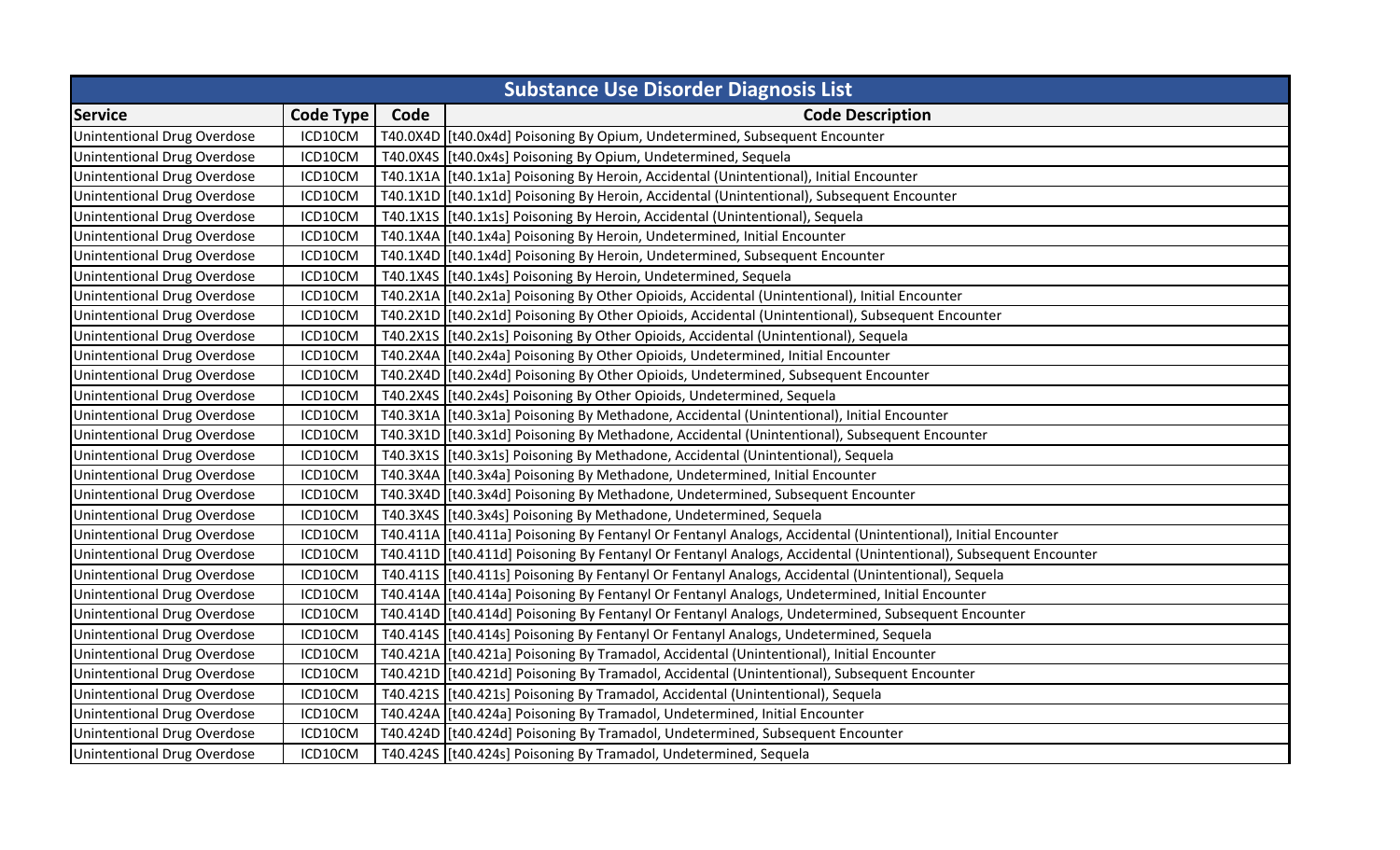| <b>Substance Use Disorder Diagnosis List</b> |                  |      |                                                                                                              |
|----------------------------------------------|------------------|------|--------------------------------------------------------------------------------------------------------------|
| <b>Service</b>                               | <b>Code Type</b> | Code | <b>Code Description</b>                                                                                      |
| <b>Unintentional Drug Overdose</b>           | ICD10CM          |      | T40.491A [t40.491a] Poisoning By Other Synthetic Narcotics, Accidental (Unintentional), Initial Encounter    |
| <b>Unintentional Drug Overdose</b>           | ICD10CM          |      | T40.4910 [t40.491d] Poisoning By Other Synthetic Narcotics, Accidental (Unintentional), Subsequent Encounter |
| <b>Unintentional Drug Overdose</b>           | ICD10CM          |      | T40.4915 [t40.491s] Poisoning By Other Synthetic Narcotics, Accidental (Unintentional), Sequela              |
| <b>Unintentional Drug Overdose</b>           | ICD10CM          |      | T40.494A [t40.494a] Poisoning By Other Synthetic Narcotics, Undetermined, Initial Encounter                  |
| Unintentional Drug Overdose                  | ICD10CM          |      | T40.494D [t40.494d] Poisoning By Other Synthetic Narcotics, Undetermined, Subsequent Encounter               |
| <b>Unintentional Drug Overdose</b>           | ICD10CM          |      | T40.4945 [t40.494s] Poisoning By Other Synthetic Narcotics, Undetermined, Sequela                            |
| Unintentional Drug Overdose                  | ICD10CM          |      | T40.5X1A [[t40.5x1a] Poisoning By Cocaine, Accidental (Unintentional), Initial Encounter                     |
| Unintentional Drug Overdose                  | ICD10CM          |      | T40.5X1D [[t40.5x1d] Poisoning By Cocaine, Accidental (Unintentional), Subsequent Encounter                  |
| Unintentional Drug Overdose                  | ICD10CM          |      | T40.5X1S [[t40.5x1s] Poisoning By Cocaine, Accidental (Unintentional), Sequela                               |
| <b>Unintentional Drug Overdose</b>           | ICD10CM          |      | T40.5X4A   [t40.5x4a] Poisoning By Cocaine, Undetermined, Initial Encounter                                  |
| Unintentional Drug Overdose                  | ICD10CM          |      | T40.5X4D [[t40.5x4d] Poisoning By Cocaine, Undetermined, Subsequent Encounter                                |
| <b>Unintentional Drug Overdose</b>           | ICD10CM          |      | T40.5X4S [[t40.5x4s] Poisoning By Cocaine, Undetermined, Sequela                                             |
| Unintentional Drug Overdose                  | ICD10CM          |      | T40.601A [[t40.601a] Poisoning By Unspecified Narcotics, Accidental (Unintentional), Initial Encounter       |
| <b>Unintentional Drug Overdose</b>           | ICD10CM          |      | T40.601D [[t40.601d] Poisoning By Unspecified Narcotics, Accidental (Unintentional), Subsequent Encounter    |
| Unintentional Drug Overdose                  | ICD10CM          |      | T40.6015 [[t40.601s] Poisoning By Unspecified Narcotics, Accidental (Unintentional), Sequela                 |
| <b>Unintentional Drug Overdose</b>           | ICD10CM          |      | T40.604A [[t40.604a] Poisoning By Unspecified Narcotics, Undetermined, Initial Encounter                     |
| Unintentional Drug Overdose                  | ICD10CM          |      | T40.604D [[t40.604d] Poisoning By Unspecified Narcotics, Undetermined, Subsequent Encounter                  |
| <b>Unintentional Drug Overdose</b>           | ICD10CM          |      | T40.604S [[t40.604s] Poisoning By Unspecified Narcotics, Undetermined, Sequela                               |
| Unintentional Drug Overdose                  | ICD10CM          |      | T40.691A [t40.691a] Poisoning By Other Narcotics, Accidental (Unintentional), Initial Encounter              |
| <b>Unintentional Drug Overdose</b>           | ICD10CM          |      | T40.691D [[t40.691d] Poisoning By Other Narcotics, Accidental (Unintentional), Subsequent Encounter          |
| <b>Unintentional Drug Overdose</b>           | ICD10CM          |      | T40.6915 [t40.691s] Poisoning By Other Narcotics, Accidental (Unintentional), Sequela                        |
| <b>Unintentional Drug Overdose</b>           | ICD10CM          |      | T40.694A [t40.694a] Poisoning By Other Narcotics, Undetermined, Initial Encounter                            |
| <b>Unintentional Drug Overdose</b>           | ICD10CM          |      | T40.694D [[t40.694d] Poisoning By Other Narcotics, Undetermined, Subsequent Encounter                        |
| <b>Unintentional Drug Overdose</b>           | ICD10CM          |      | T40.694S [[t40.694s] Poisoning By Other Narcotics, Undetermined, Sequela                                     |
| <b>Unintentional Drug Overdose</b>           | ICD10CM          |      | T40.7X1A   [t40.7x1a] Poisoning By Cannabis (Derivatives), Accidental (Unintentional), Initial Encounter     |
| <b>Unintentional Drug Overdose</b>           | ICD10CM          |      | T40.7X1D [[t40.7x1d] Poisoning By Cannabis (Derivatives), Accidental (Unintentional), Subsequent Encounter   |
| <b>Unintentional Drug Overdose</b>           | ICD10CM          |      | T40.7X1S [[t40.7x1s] Poisoning By Cannabis (Derivatives), Accidental (Unintentional), Sequela                |
| <b>Unintentional Drug Overdose</b>           | ICD10CM          |      | T40.7X4A [t40.7x4a] Poisoning By Cannabis (Derivatives), Undetermined, Initial Encounter                     |
| Unintentional Drug Overdose                  | ICD10CM          |      | T40.7X4D [[t40.7x4d] Poisoning By Cannabis (Derivatives), Undetermined, Subsequent Encounter                 |
| <b>Unintentional Drug Overdose</b>           | ICD10CM          |      | T40.7X4S [[t40.7x4s] Poisoning By Cannabis (Derivatives), Undetermined, Sequela                              |
| <b>Unintentional Drug Overdose</b>           | ICD10CM          |      | T40.8X1A [t40.8x1a] Poisoning By Lysergide [lsd], Accidental (Unintentional), Initial Encounter              |
| <b>Unintentional Drug Overdose</b>           | ICD10CM          |      | T40.8X1D [[t40.8x1d] Poisoning By Lysergide [Isd], Accidental (Unintentional), Subsequent Encounter          |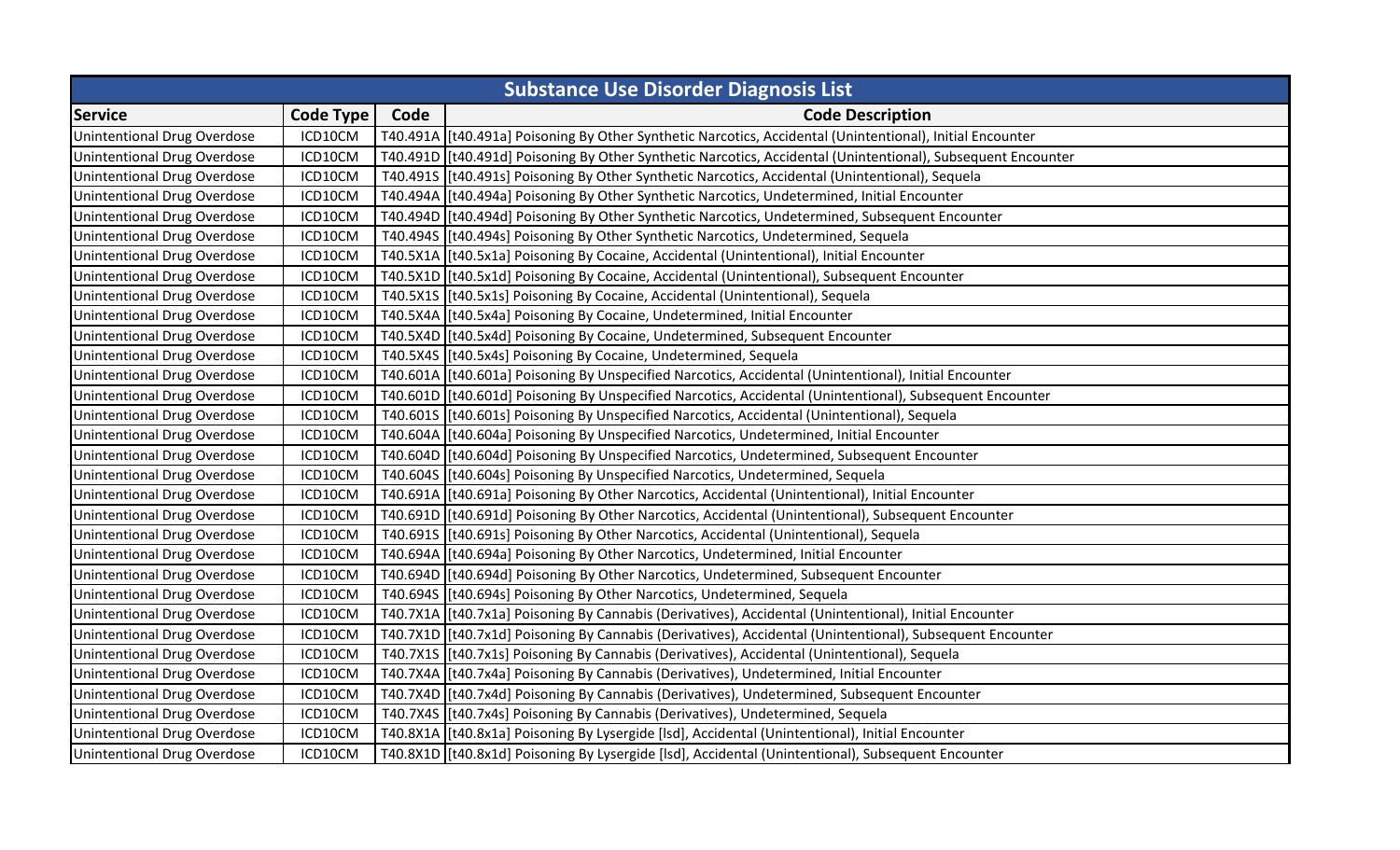| <b>Substance Use Disorder Diagnosis List</b> |                  |      |                                                                                                                                  |
|----------------------------------------------|------------------|------|----------------------------------------------------------------------------------------------------------------------------------|
| <b>Service</b>                               | <b>Code Type</b> | Code | <b>Code Description</b>                                                                                                          |
| Unintentional Drug Overdose                  | ICD10CM          |      | T40.8X1S   [t40.8x1s] Poisoning By Lysergide [Isd], Accidental (Unintentional), Sequela                                          |
| Unintentional Drug Overdose                  | ICD10CM          |      | T40.8X4A   [t40.8x4a] Poisoning By Lysergide [Isd], Undetermined, Initial Encounter                                              |
| Unintentional Drug Overdose                  | ICD10CM          |      | T40.8X4D [[t40.8x4d] Poisoning By Lysergide [Isd], Undetermined, Subsequent Encounter                                            |
| <b>Unintentional Drug Overdose</b>           | ICD10CM          |      | T40.8X4S [[t40.8x4s] Poisoning By Lysergide [Isd], Undetermined, Sequela                                                         |
| Unintentional Drug Overdose                  | ICD10CM          |      | T40.901A [[t40.901a] Poisoning By Unspecified Psychodysleptics [hallucinogens], Accidental (Unintentional), Initial Encounter    |
| Unintentional Drug Overdose                  | ICD10CM          |      | T40.901D [[t40.901d] Poisoning By Unspecified Psychodysleptics [hallucinogens], Accidental (Unintentional), Subsequent Encounter |
| <b>Unintentional Drug Overdose</b>           | ICD10CM          |      | T40.901S  [t40.901s] Poisoning By Unspecified Psychodysleptics [hallucinogens], Accidental (Unintentional), Sequela              |
| <b>Unintentional Drug Overdose</b>           | ICD10CM          |      | T40.904A  [t40.904a] Poisoning By Unspecified Psychodysleptics [hallucinogens], Undetermined, Initial Encounter                  |
| Unintentional Drug Overdose                  | ICD10CM          |      | T40.904D  [t40.904d] Poisoning By Unspecified Psychodysleptics [hallucinogens], Undetermined, Subsequent Encounter               |
| <b>Unintentional Drug Overdose</b>           | ICD10CM          |      | T40.9045 [t40.904s] Poisoning By Unspecified Psychodysleptics [hallucinogens], Undetermined, Sequela                             |
| <b>Unintentional Drug Overdose</b>           | ICD10CM          |      | T40.991A [[t40.991a] Poisoning By Other Psychodysleptics [hallucinogens], Accidental (Unintentional), Initial Encounter          |
| Unintentional Drug Overdose                  | ICD10CM          |      | T40.991D [[t40.991d] Poisoning By Other Psychodysleptics [hallucinogens], Accidental (Unintentional), Subsequent Encounter       |
| Unintentional Drug Overdose                  | ICD10CM          |      | T40.9915 [[t40.991s] Poisoning By Other Psychodysleptics [hallucinogens], Accidental (Unintentional), Sequela                    |
| Unintentional Drug Overdose                  | ICD10CM          |      | T40.994A  [t40.994a] Poisoning By Other Psychodysleptics [hallucinogens], Undetermined, Initial Encounter                        |
| Unintentional Drug Overdose                  | ICD10CM          |      | T40.994D [[t40.994d] Poisoning By Other Psychodysleptics [hallucinogens], Undetermined, Subsequent Encounter                     |
| Unintentional Drug Overdose                  | ICD10CM          |      | T40.9945 [t40.994s] Poisoning By Other Psychodysleptics [hallucinogens], Undetermined, Sequela                                   |
| <b>Unintentional Drug Overdose</b>           | ICD10CM          |      | T41.0X1A [t41.0x1a] Poisoning By Inhaled Anesthetics, Accidental (Unintentional), Initial Encounter                              |
| Unintentional Drug Overdose                  | ICD10CM          |      | T41.0X1D [[t41.0x1d] Poisoning By Inhaled Anesthetics, Accidental (Unintentional), Subsequent Encounter                          |
| Unintentional Drug Overdose                  | ICD10CM          |      | T41.0X1S [t41.0x1s] Poisoning By Inhaled Anesthetics, Accidental (Unintentional), Sequela                                        |
| Unintentional Drug Overdose                  | ICD10CM          |      | T41.0X4A  [t41.0x4a] Poisoning By Inhaled Anesthetics, Undetermined, Initial Encounter                                           |
| <b>Unintentional Drug Overdose</b>           | ICD10CM          |      | T41.0X4D [[t41.0x4d] Poisoning By Inhaled Anesthetics, Undetermined, Subsequent Encounter                                        |
| <b>Unintentional Drug Overdose</b>           | ICD10CM          |      | T41.0X4S [[t41.0x4s] Poisoning By Inhaled Anesthetics, Undetermined, Sequela                                                     |
| Unintentional Drug Overdose                  | ICD10CM          |      | T41.1X1A   [t41.1x1a] Poisoning By Intravenous Anesthetics, Accidental (Unintentional), Initial Encounter                        |
| Unintentional Drug Overdose                  | ICD10CM          |      | T41.1X1D [[t41.1x1d] Poisoning By Intravenous Anesthetics, Accidental (Unintentional), Subsequent Encounter                      |
| Unintentional Drug Overdose                  | ICD10CM          |      | T41.1X1S [[t41.1x1s] Poisoning By Intravenous Anesthetics, Accidental (Unintentional), Sequela                                   |
| Unintentional Drug Overdose                  | ICD10CM          |      | T41.1X4A   [t41.1x4a] Poisoning By Intravenous Anesthetics, Undetermined, Initial Encounter                                      |
| Unintentional Drug Overdose                  | ICD10CM          |      | T41.1X4D [[t41.1x4d] Poisoning By Intravenous Anesthetics, Undetermined, Subsequent Encounter                                    |
| Unintentional Drug Overdose                  | ICD10CM          |      | T41.1X4S   [t41.1x4s] Poisoning By Intravenous Anesthetics, Undetermined, Sequela                                                |
| <b>Unintentional Drug Overdose</b>           | ICD10CM          |      | T41.201A  [t41.201a] Poisoning By Unspecified General Anesthetics, Accidental (Unintentional), Initial Encounter                 |
| Unintentional Drug Overdose                  | ICD10CM          |      | T41.2010 [[t41.201d] Poisoning By Unspecified General Anesthetics, Accidental (Unintentional), Subsequent Encounter              |
| <b>Unintentional Drug Overdose</b>           | ICD10CM          |      | T41.2015 [[t41.201s] Poisoning By Unspecified General Anesthetics, Accidental (Unintentional), Sequela                           |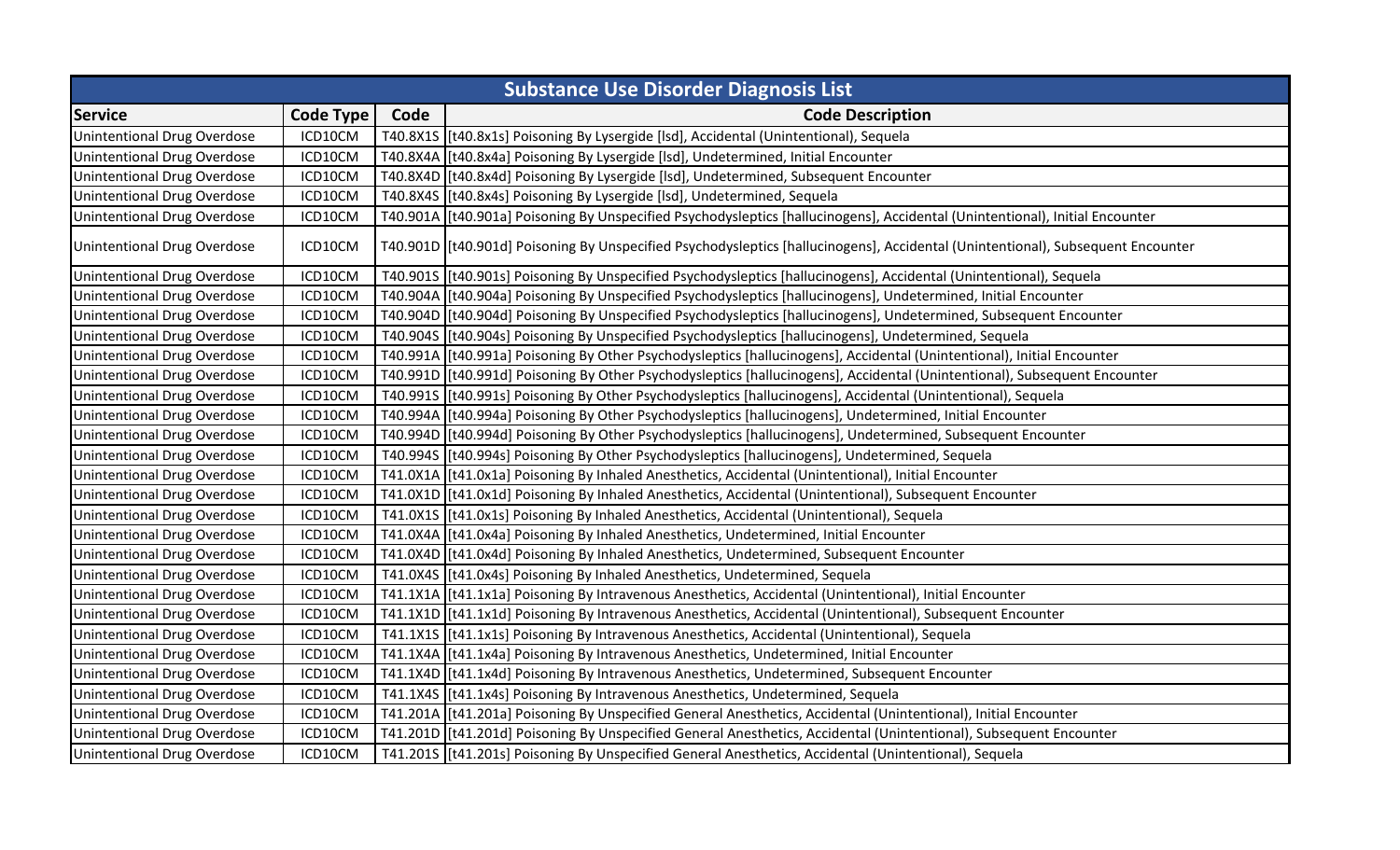| <b>Substance Use Disorder Diagnosis List</b> |                  |      |                                                                                                              |
|----------------------------------------------|------------------|------|--------------------------------------------------------------------------------------------------------------|
| <b>Service</b>                               | <b>Code Type</b> | Code | <b>Code Description</b>                                                                                      |
| <b>Unintentional Drug Overdose</b>           | ICD10CM          |      | T41.204A [t41.204a] Poisoning By Unspecified General Anesthetics, Undetermined, Initial Encounter            |
| <b>Unintentional Drug Overdose</b>           | ICD10CM          |      | T41.2040 [t41.204d] Poisoning By Unspecified General Anesthetics, Undetermined, Subsequent Encounter         |
| <b>Unintentional Drug Overdose</b>           | ICD10CM          |      | T41.2045 [t41.204s] Poisoning By Unspecified General Anesthetics, Undetermined, Sequela                      |
| <b>Unintentional Drug Overdose</b>           | ICD10CM          |      | T41.291A   [t41.291a] Poisoning By Other General Anesthetics, Accidental (Unintentional), Initial Encounter  |
| Unintentional Drug Overdose                  | ICD10CM          |      | T41.2910 [t41.291d] Poisoning By Other General Anesthetics, Accidental (Unintentional), Subsequent Encounter |
| <b>Unintentional Drug Overdose</b>           | ICD10CM          |      | T41.2915 [[t41.291s] Poisoning By Other General Anesthetics, Accidental (Unintentional), Sequela             |
| Unintentional Drug Overdose                  | ICD10CM          |      | T41.294A [[t41.294a] Poisoning By Other General Anesthetics, Undetermined, Initial Encounter                 |
| Unintentional Drug Overdose                  | ICD10CM          |      | T41.294D [[t41.294d] Poisoning By Other General Anesthetics, Undetermined, Subsequent Encounter              |
| Unintentional Drug Overdose                  | ICD10CM          |      | T41.2945 [[t41.294s] Poisoning By Other General Anesthetics, Undetermined, Sequela                           |
| <b>Unintentional Drug Overdose</b>           | ICD10CM          |      | T41.3X1A [[t41.3x1a] Poisoning By Local Anesthetics, Accidental (Unintentional), Initial Encounter           |
| Unintentional Drug Overdose                  | ICD10CM          |      | T41.3X1D [[t41.3x1d] Poisoning By Local Anesthetics, Accidental (Unintentional), Subsequent Encounter        |
| <b>Unintentional Drug Overdose</b>           | ICD10CM          |      | T41.3X1S [[t41.3x1s] Poisoning By Local Anesthetics, Accidental (Unintentional), Sequela                     |
| Unintentional Drug Overdose                  | ICD10CM          |      | T41.3X4A [[t41.3x4a] Poisoning By Local Anesthetics, Undetermined, Initial Encounter                         |
| <b>Unintentional Drug Overdose</b>           | ICD10CM          |      | T41.3X4D [[t41.3x4d] Poisoning By Local Anesthetics, Undetermined, Subsequent Encounter                      |
| Unintentional Drug Overdose                  | ICD10CM          |      | T41.3X4S [[t41.3x4s] Poisoning By Local Anesthetics, Undetermined, Sequela                                   |
| <b>Unintentional Drug Overdose</b>           | ICD10CM          |      | T41.41XA [[t41.41xa] Poisoning By Unspecified Anesthetic, Accidental (Unintentional), Initial Encounter      |
| Unintentional Drug Overdose                  | ICD10CM          |      | T41.41XD  [t41.41xd] Poisoning By Unspecified Anesthetic, Accidental (Unintentional), Subsequent Encounter   |
| <b>Unintentional Drug Overdose</b>           | ICD10CM          |      | T41.41XS [[t41.41xs] Poisoning By Unspecified Anesthetic, Accidental (Unintentional), Sequela                |
| Unintentional Drug Overdose                  | ICD10CM          |      | T41.44XA [[t41.44xa] Poisoning By Unspecified Anesthetic, Undetermined, Initial Encounter                    |
| Unintentional Drug Overdose                  | ICD10CM          |      | T41.44XD [[t41.44xd] Poisoning By Unspecified Anesthetic, Undetermined, Subsequent Encounter                 |
| <b>Unintentional Drug Overdose</b>           | ICD10CM          |      | T41.44XS [[t41.44xs] Poisoning By Unspecified Anesthetic, Undetermined, Sequela                              |
| <b>Unintentional Drug Overdose</b>           | ICD10CM          |      | T41.5X1A [t41.5x1a] Poisoning By Therapeutic Gases, Accidental (Unintentional), Initial Encounter            |
| <b>Unintentional Drug Overdose</b>           | ICD10CM          |      | T41.5X1D [[t41.5x1d] Poisoning By Therapeutic Gases, Accidental (Unintentional), Subsequent Encounter        |
| <b>Unintentional Drug Overdose</b>           | ICD10CM          |      | T41.5X1S [[t41.5x1s] Poisoning By Therapeutic Gases, Accidental (Unintentional), Sequela                     |
| <b>Unintentional Drug Overdose</b>           | ICD10CM          |      | T41.5X4A [[t41.5x4a] Poisoning By Therapeutic Gases, Undetermined, Initial Encounter                         |
| Unintentional Drug Overdose                  | ICD10CM          |      | T41.5X4D [[t41.5x4d] Poisoning By Therapeutic Gases, Undetermined, Subsequent Encounter                      |
| <b>Unintentional Drug Overdose</b>           | ICD10CM          |      | T41.5X4S [[t41.5x4s] Poisoning By Therapeutic Gases, Undetermined, Sequela                                   |
| Unintentional Drug Overdose                  | ICD10CM          |      | T42.3X1A [t42.3x1a] Poisoning By Barbiturates, Accidental (Unintentional), Initial Encounter                 |
| Unintentional Drug Overdose                  | ICD10CM          |      | T42.3X1D [[t42.3x1d] Poisoning By Barbiturates, Accidental (Unintentional), Subsequent Encounter             |
| <b>Unintentional Drug Overdose</b>           | ICD10CM          |      | T42.3X1S [[t42.3x1s] Poisoning By Barbiturates, Accidental (Unintentional), Sequela                          |
| <b>Unintentional Drug Overdose</b>           | ICD10CM          |      | T42.3X4A   [t42.3x4a] Poisoning By Barbiturates, Undetermined, Initial Encounter                             |
| <b>Unintentional Drug Overdose</b>           | ICD10CM          |      | T42.3X4D [t42.3x4d] Poisoning By Barbiturates, Undetermined, Subsequent Encounter                            |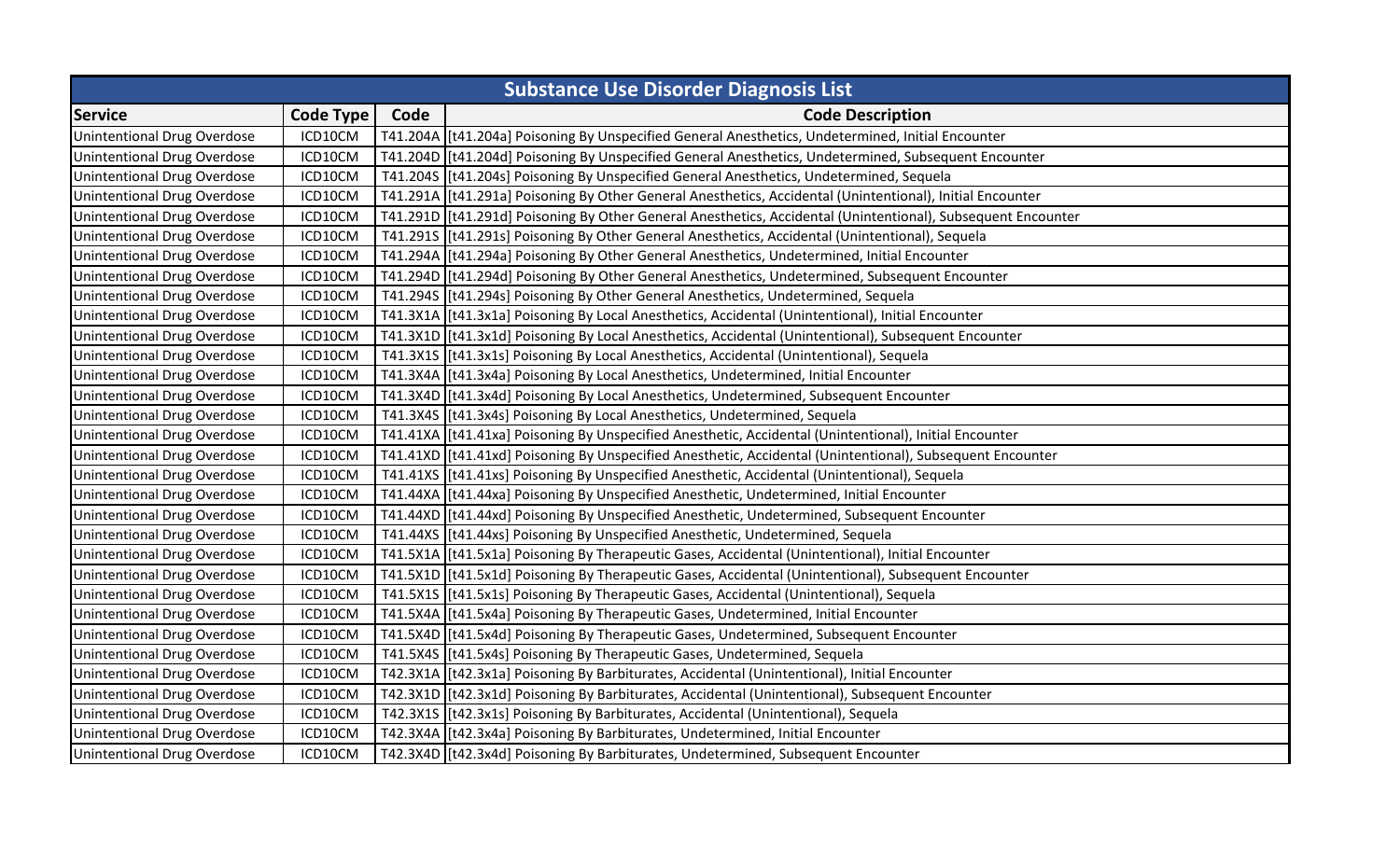| <b>Substance Use Disorder Diagnosis List</b> |                  |      |                                                                                                                  |
|----------------------------------------------|------------------|------|------------------------------------------------------------------------------------------------------------------|
| <b>Service</b>                               | <b>Code Type</b> | Code | <b>Code Description</b>                                                                                          |
| Unintentional Drug Overdose                  | ICD10CM          |      | T42.3X4S [[t42.3x4s] Poisoning By Barbiturates, Undetermined, Sequela                                            |
| Unintentional Drug Overdose                  | ICD10CM          |      | T42.4X1A [[t42.4x1a] Poisoning By Benzodiazepines, Accidental (Unintentional), Initial Encounter                 |
| Unintentional Drug Overdose                  | ICD10CM          |      | T42.4X1D [[t42.4x1d] Poisoning By Benzodiazepines, Accidental (Unintentional), Subsequent Encounter              |
| Unintentional Drug Overdose                  | ICD10CM          |      | T42.4X1S [t42.4x1s] Poisoning By Benzodiazepines, Accidental (Unintentional), Sequela                            |
| Unintentional Drug Overdose                  | ICD10CM          |      | T42.4X4A [t42.4x4a] Poisoning By Benzodiazepines, Undetermined, Initial Encounter                                |
| Unintentional Drug Overdose                  | ICD10CM          |      | T42.4X4D [[t42.4x4d] Poisoning By Benzodiazepines, Undetermined, Subsequent Encounter                            |
| Unintentional Drug Overdose                  | ICD10CM          |      | T42.4X4S   [t42.4x4s] Poisoning By Benzodiazepines, Undetermined, Sequela                                        |
| Unintentional Drug Overdose                  | ICD10CM          |      | T43.601A [[t43.601a] Poisoning By Unspecified Psychostimulants, Accidental (Unintentional), Initial Encounter    |
| Unintentional Drug Overdose                  | ICD10CM          |      | T43.601D [[t43.601d] Poisoning By Unspecified Psychostimulants, Accidental (Unintentional), Subsequent Encounter |
| Unintentional Drug Overdose                  | ICD10CM          |      | T43.601S [[t43.601s] Poisoning By Unspecified Psychostimulants, Accidental (Unintentional), Sequela              |
| Unintentional Drug Overdose                  | ICD10CM          |      | T43.604A [[t43.604a] Poisoning By Unspecified Psychostimulants, Undetermined, Initial Encounter                  |
| Unintentional Drug Overdose                  | ICD10CM          |      | T43.604D [[t43.604d] Poisoning By Unspecified Psychostimulants, Undetermined, Subsequent Encounter               |
| Unintentional Drug Overdose                  | ICD10CM          |      | T43.604S [[t43.604s] Poisoning By Unspecified Psychostimulants, Undetermined, Sequela                            |
| Unintentional Drug Overdose                  | ICD10CM          |      | T43.621A [[t43.621a] Poisoning By Amphetamines, Accidental (Unintentional), Initial Encounter                    |
| <b>Unintentional Drug Overdose</b>           | ICD10CM          |      | T43.621D [[t43.621d] Poisoning By Amphetamines, Accidental (Unintentional), Subsequent Encounter                 |
| Unintentional Drug Overdose                  | ICD10CM          |      | T43.621S [[t43.621s] Poisoning By Amphetamines, Accidental (Unintentional), Sequela                              |
| Unintentional Drug Overdose                  | ICD10CM          |      | T43.624A [[t43.624a] Poisoning By Amphetamines, Undetermined, Initial Encounter                                  |
| Unintentional Drug Overdose                  | ICD10CM          |      | T43.624D [[t43.624d] Poisoning By Amphetamines, Undetermined, Subsequent Encounter                               |
| Unintentional Drug Overdose                  | ICD10CM          |      | T43.624S [[t43.624s] Poisoning By Amphetamines, Undetermined, Sequela                                            |
| Unintentional Drug Overdose                  | ICD10CM          |      | T43.631A [[t43.631a] Poisoning By Methylphenidate, Accidental (Unintentional), Initial Encounter                 |
| Unintentional Drug Overdose                  | ICD10CM          |      | T43.631D [[t43.631d] Poisoning By Methylphenidate, Accidental (Unintentional), Subsequent Encounter              |
| Unintentional Drug Overdose                  | ICD10CM          |      | T43.631S [[t43.631s] Poisoning By Methylphenidate, Accidental (Unintentional), Sequela                           |
| Unintentional Drug Overdose                  | ICD10CM          |      | T43.634A [[t43.634a] Poisoning By Methylphenidate, Undetermined, Initial Encounter                               |
| Unintentional Drug Overdose                  | ICD10CM          |      | T43.634D [[t43.634d] Poisoning By Methylphenidate, Undetermined, Subsequent Encounter                            |
| Unintentional Drug Overdose                  | ICD10CM          |      | T43.6345 [[t43.634s] Poisoning By Methylphenidate, Undetermined, Sequela                                         |
| Unintentional Drug Overdose                  | ICD10CM          |      | T43.641A [[t43.641a] Poisoning By Ecstasy, Accidental (Unintentional), Initial Encounter                         |
| Unintentional Drug Overdose                  | ICD10CM          |      | T43.641D [[t43.641d] Poisoning By Ecstasy, Accidental (Unintentional), Subsequent Encounter                      |
| Unintentional Drug Overdose                  | ICD10CM          |      | T43.6415 [[t43.641s] Poisoning By Ecstasy, Accidental (Unintentional), Sequela                                   |
| Unintentional Drug Overdose                  | ICD10CM          |      | T43.644A [[t43.644a] Poisoning By Ecstasy, Undetermined, Initial Encounter                                       |
| Unintentional Drug Overdose                  | ICD10CM          |      | T43.644D [[t43.644d] Poisoning By Ecstasy, Undetermined, Subsequent Encounter                                    |
| Unintentional Drug Overdose                  | ICD10CM          |      | T43.644S [[t43.644s] Poisoning By Ecstasy, Undetermined, Sequela                                                 |
| Unintentional Drug Overdose                  | ICD10CM          |      | T43.691A [t43.691a] Poisoning By Other Psychostimulants, Accidental (Unintentional), Initial Encounter           |